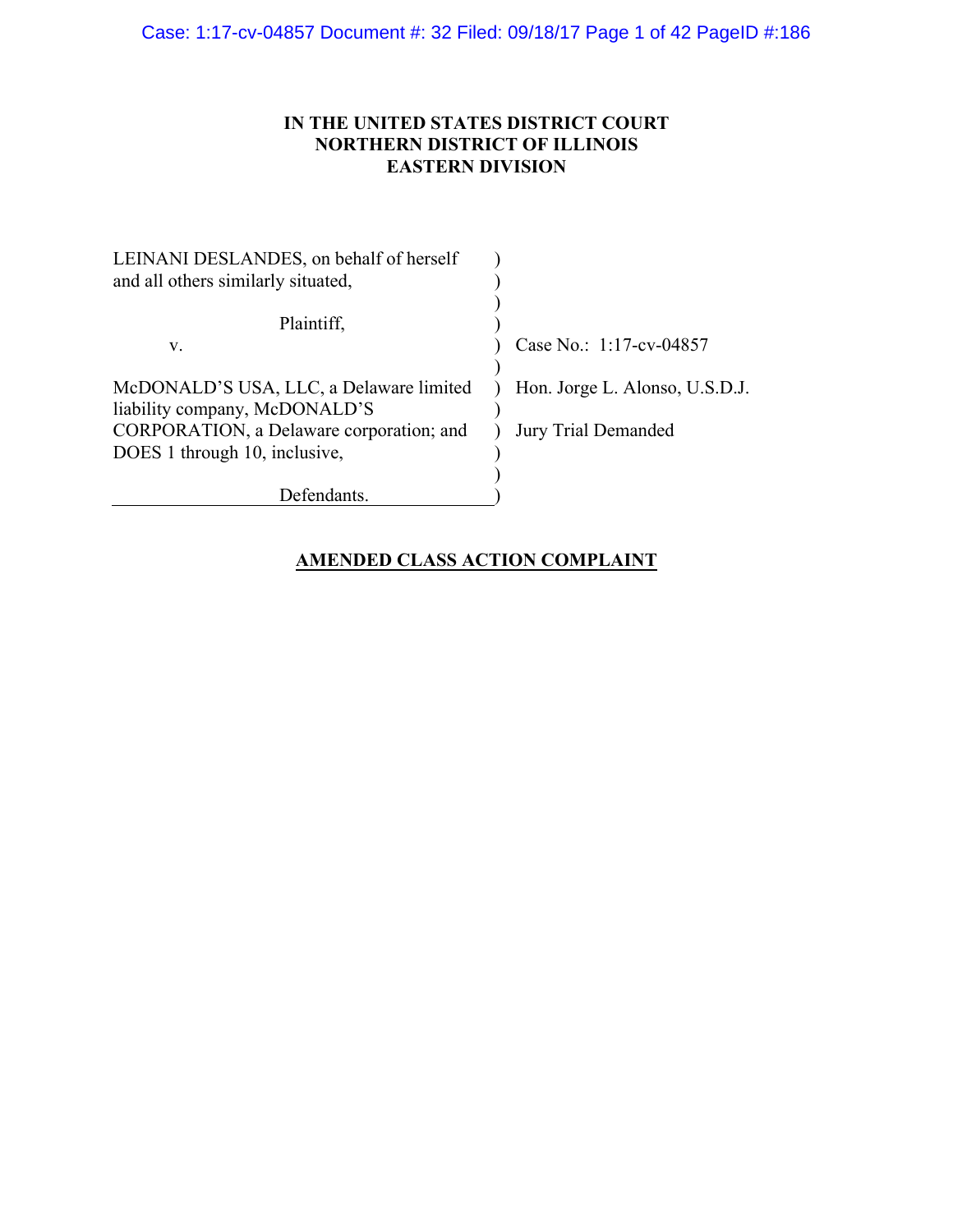# **TABLE OF CONTENTS**

# *Page*

| $\mathbf{A}$ . |                                                                                                                                          |  |
|----------------|------------------------------------------------------------------------------------------------------------------------------------------|--|
| B <sub>1</sub> | McDonald's Has Continually Sought to Cut Employee Wages  11                                                                              |  |
| $\mathcal{C}$  | Plaintiff and the Putative Class Members Work as Employees at McDonald's<br>McOpCo Restaurants or at McDonald's Franchise Restaurants 14 |  |
| D.             | McDonald's Model Is Designed to Encourage Competition With Regard to Sales                                                               |  |
| Ε.             |                                                                                                                                          |  |
| $F_{\cdot}$    | Other Evidence of a Horizontal Agreement among Competing Franchisees and                                                                 |  |
| G <sub>1</sub> | The "No-Hire" Agreement Is Against the Independent Interests of the Franchisees                                                          |  |
| H.             | Employment with Non-McDonald's Brands is Not a Reasonable Substitute for                                                                 |  |
| $\mathbf{I}$ . |                                                                                                                                          |  |
|                |                                                                                                                                          |  |
|                |                                                                                                                                          |  |
|                |                                                                                                                                          |  |
|                |                                                                                                                                          |  |
|                | COUNT III: VIOLATIONS OF THE ILLINOIS CONSUMER FRAUD AND DECEPTIVE                                                                       |  |
|                |                                                                                                                                          |  |
|                |                                                                                                                                          |  |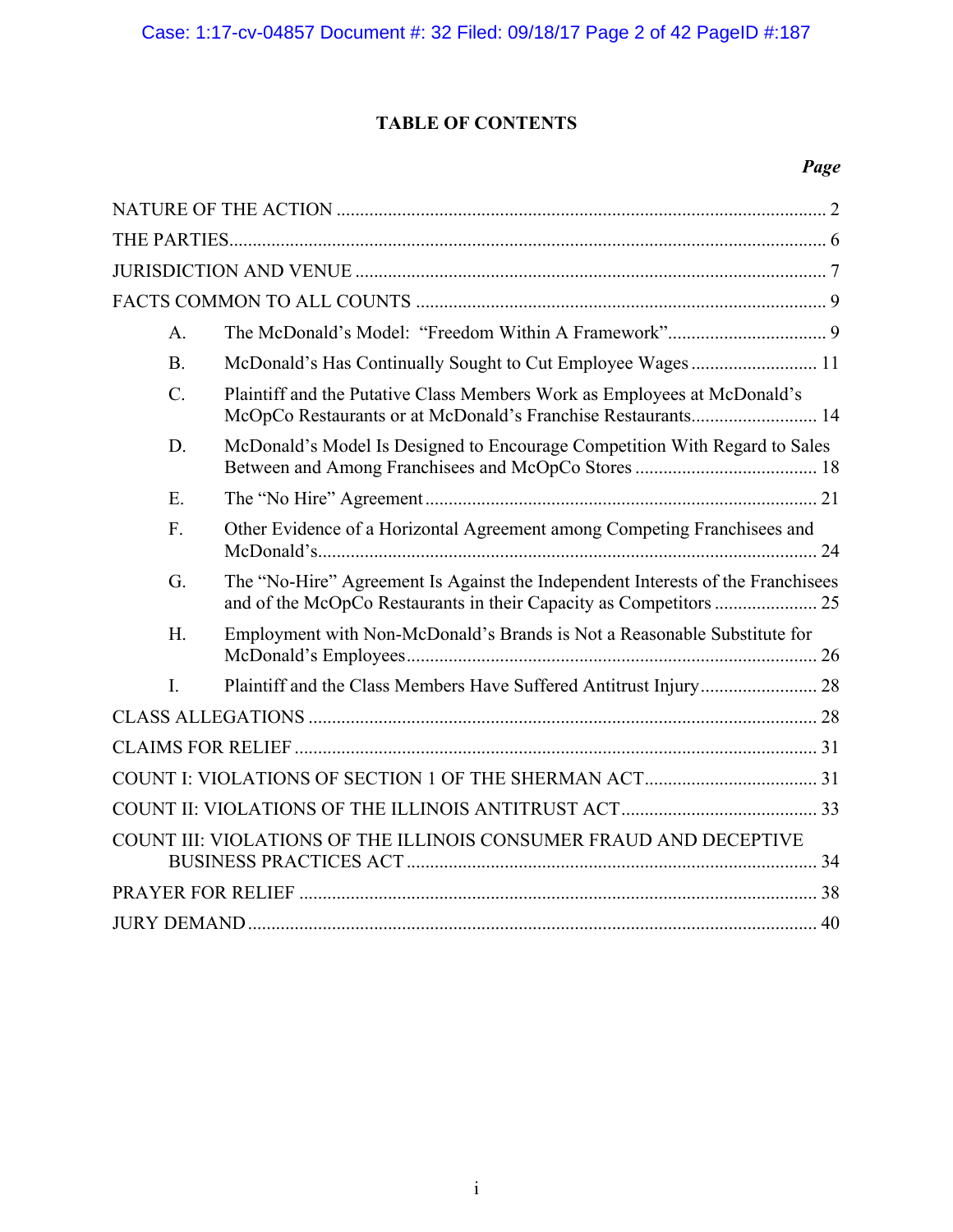#### Case: 1:17-cv-04857 Document #: 32 Filed: 09/18/17 Page 3 of 42 PageID #:188

Plaintiff, Leinani Deslandes, on behalf of herself and all others similarly situated, with knowledge as to her own actions and events, and upon information and belief as to other matters, complains and alleges as follows:

## **NATURE OF THE ACTION**

1. This action challenges under Section 1 of the Sherman Act a no-solicitation and no-hiring contract, combination, or conspiracy between and among Defendants McDonald's USA, LLC, McDonald's Corporation (together, "Defendant" or "McDonald's") and their franchisees, pursuant to which McDonald's and the franchisees agreed not to recruit or hire each other's employees. McDonald's, at its principal place of business located in Oak Brook, Illinois, was intimately involved in forming, monitoring, and enforcing this anti-competitive contract, combination, or conspiracy. McDonald's orchestrated, dispersed, and enforced the agreement among itself and all franchisees, at least in part, through an explicit contractual prohibition contained in standard McDonald's franchise agreements. That standard agreement was executed by McDonald's and by franchisees alike—at least up until the time that this lawsuit was commenced. *That is, apparently in response to this lawsuit, McDonald's removed the no-hire and no-solicit provision from its standard franchise agreement on a going-forward basis.* The practice at issue reflects a naked horizontal restraint of competition and a per se violation of the antitrust laws.

2. McDonald's is the world's leading global food service retailer with over 36,000 locations in over 100 countries. More than 80% of McDonald's restaurants worldwide are franchise businesses that are independently owned and operated, and are separate and distinct entities from McDonald's.

3. In the U.S., approximately 90% of McDonald's restaurants are operated by independently-owned and –operated franchisees who have executed a standard form franchise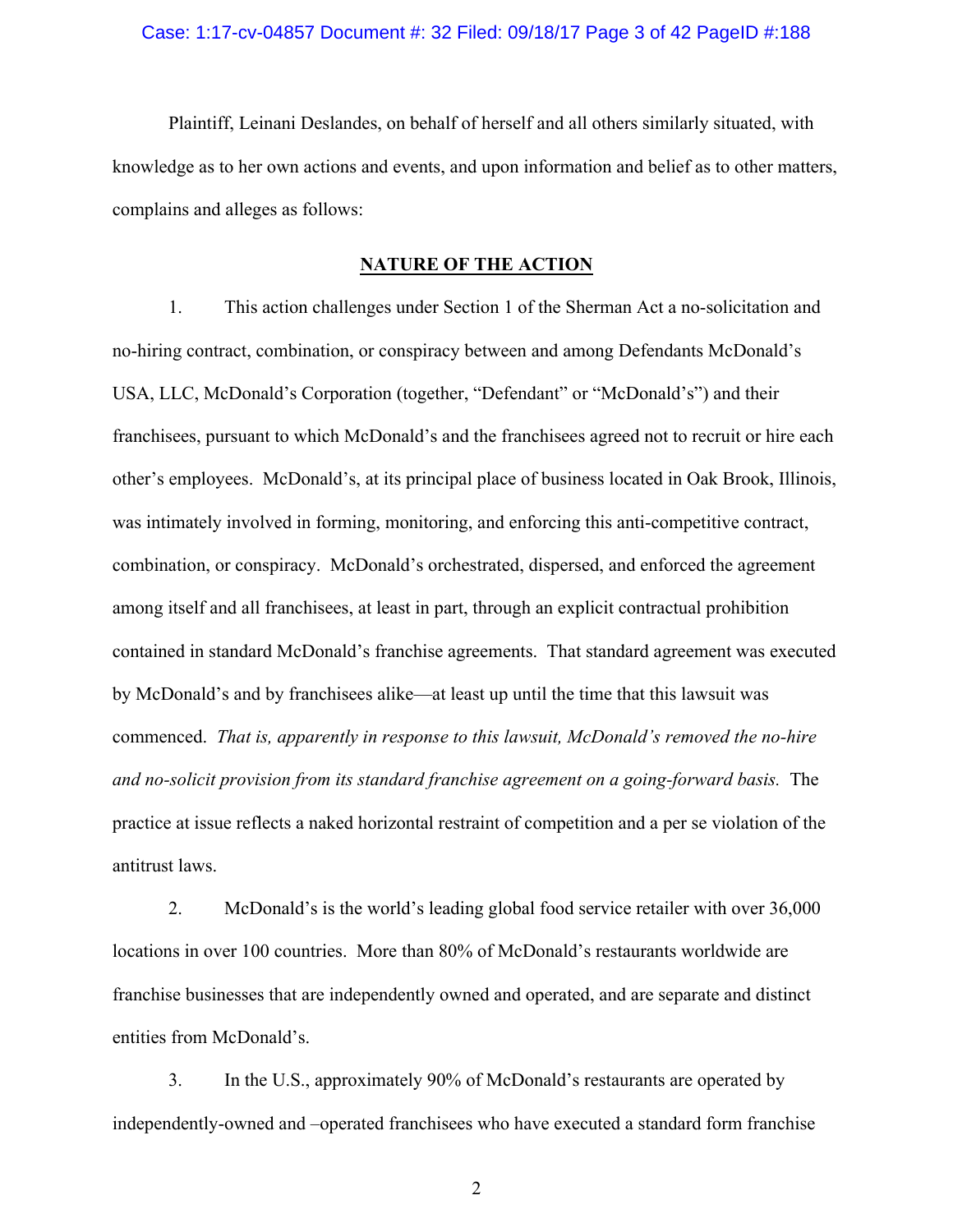### Case: 1:17-cv-04857 Document #: 32 Filed: 09/18/17 Page 4 of 42 PageID #:189

agreement with either McDonald's USA, LLC or McDonald's Corporation. Some or all of the remaining U.S. McDonald's restaurants are operated by McDonald's itself.

4. McDonald's boasts on its corporate website that in the U.S. market, it possesses "a unique and **powerful field organization structure** that, when optimized, gives us a significant competitive advantage."<sup>1</sup> McDonald's also considers itself an "iconic brand, moving toward the future" with "commitments to our people, our communities and our world."<sup>2</sup>

5. As part of McDonald's system to maintain its significant competitive advantage, together with its franchisees, McDonald's has colluded to suppress the wages of the restaurantbased employees who work not only at McDonald's in Orange County, Florida, but also throughout the United States. In particular, McDonald's and its franchisees have contracted, combined, and/or conspired to neither hire nor solicit each other's employees. McDonald's effects this plan, in part, through an explicit contractual "no hire" and "no solicitation" clause in its franchise agreements that expressly prohibits its franchisees from "employ[ing] or seek[ing] to employ any person" who at the time is, or within the preceding six months has been, employed by McDonald's, by any of its subsidiaries, or by any other franchisee. This agreement, which is or was evidenced by express contractual provisions in the standard McDonald's franchise agreement, is an unreasonable restraint of trade.

<sup>1</sup> Available at http://corporate.mcdonalds.com/mcd/investors/company-overview/companyoverview-segment-information.html (emphasis supplied) (last visited September 18, 2017).

<sup>&</sup>lt;sup>2</sup> Available at http://corporate.mcdonalds.com/mcd/our\_company.html (last visited April 1, 2017).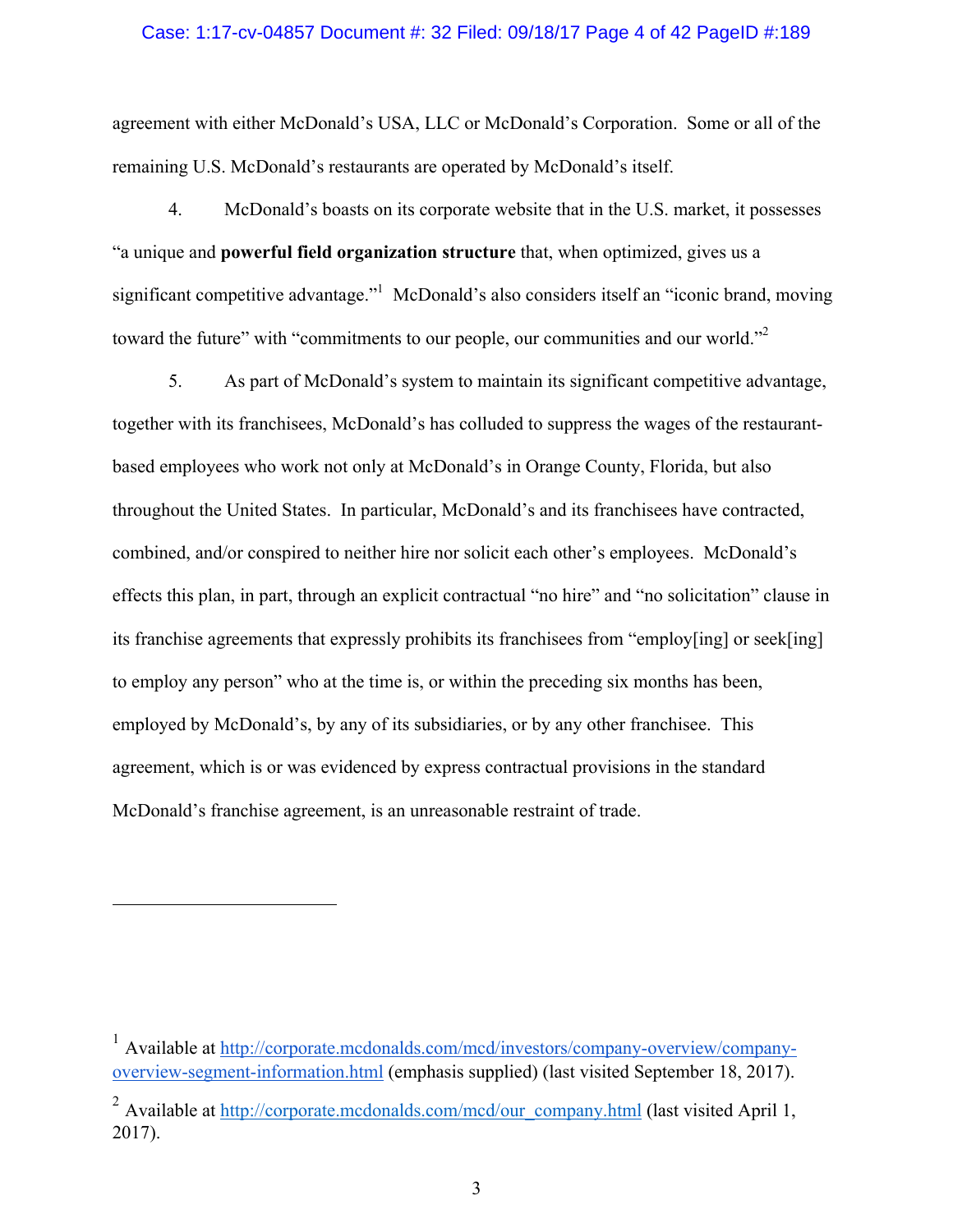## Case: 1:17-cv-04857 Document #: 32 Filed: 09/18/17 Page 5 of 42 PageID #:190

6. As further described below, this also is or was not merely a one-way agreement by *franchisees* to not solicit or hire employees away from McDonald's company-owned stores or from other franchisees; rather, *McDonald's itself* adheres to the same agreement in the operation of its company-owned stores.

7. As the Department of Justice Antitrust Division and Federal Trade Commission's joint *Antitrust Guidance for Human Resource Professionals* (October 2016) states: "Naked wage-fixing or no-poaching agreements among employers, whether entered into directly or through a third party intermediary, are per se illegal under the antitrust laws."3 The *Guidance* further elaborates:

> From an antitrust perspective, firms that compete to hire or retain employees are competitors in the employment marketplace, regardless of whether the firms make the same products or compete to provide the same services. It is unlawful for competitors to expressly or implicitly agree not to compete with one another, even if they are motivated by a desire to reduce costs.<sup>4</sup>

8. The principle of free competition applies to the labor market as well as to trade. "In terms of suppressing competition, companies agreeing not to compete for each other's employees is the same as companies agreeing not to compete for each other's customers," says Joseph Harrington, Wharton professor of business economics and public policy, in his description of a no-poaching agreement.

9. According to Peter Cappelli, Wharton management professor and director of

<sup>3</sup> Available at https://www.justice.gov/atr/file/903511/download (last visited September 17,  $2017$ ).<br><sup>4</sup> *Id.*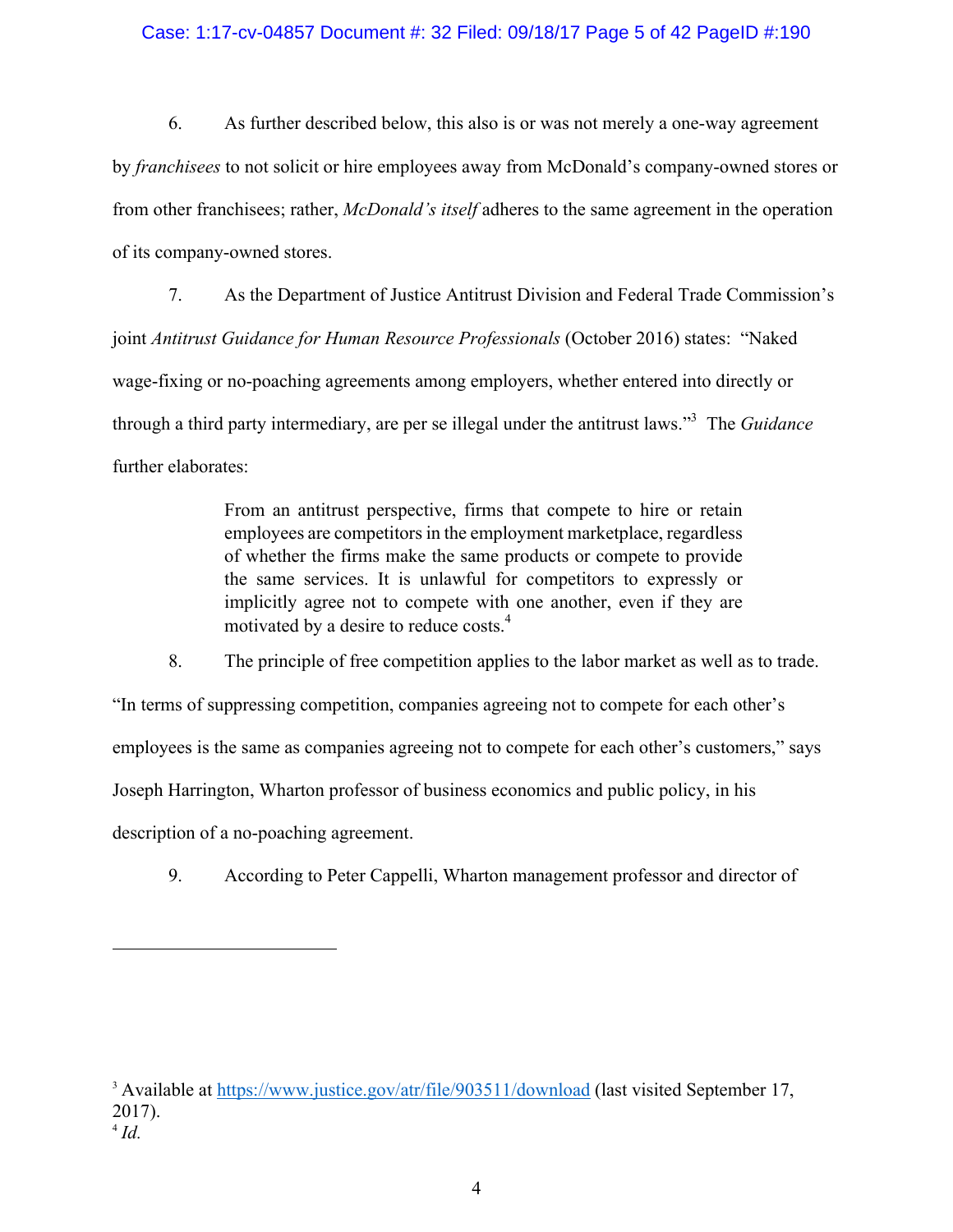#### Case: 1:17-cv-04857 Document #: 32 Filed: 09/18/17 Page 6 of 42 PageID #:191

Wharton's Center for Human Resources, no-poaching agreements are unfair to employees and such a pact "benefits the companies at the expense of their employees." Mr. Cappelli notes that the reason such agreements are illegal and violate both anti-trust and employment laws is because "[c]ompanies could achieve the same results by making it attractive enough for employees not to leave."

10. The collusion of employers to refrain from hiring each other's employees restricts employee mobility and competition in the labor market. This raises employers' power at the expense of employees and diminishes employee bargaining power for workers within franchise chains. This is especially harmful to employees of McDonald's and its franchises as those employees are usually paid below a living wage<sup>5</sup>, and their marketable skills acquired through their work at McDonald's primarily have value only to other McDonald's restaurants and do not transfer to other fast food restaurants or similar businesses.

11. This no-solicitation and no-hiring agreement between and among McDonald's and McDonald's franchisees, pursuant to which McDonald's and its franchisees agreed not to recruit each other's employees (even those employees that approached another McDonald's restaurant for a job on their own volition) eliminated franchisees' and company-owned stores' incentives and ability to compete for employees, and restricted employees' mobility. This agreement, far from being a "commitment to [its] people," instead harmed employees by

 $5$  In 2014, the average hourly wage of fast food employees is \$9.09 or less than \$19,000 per year for a full time worker. The poverty level of a family of four in the U.S. is \$23,850. Patrick M. Sheridan, *Low Wage, health activists prepare McDonald's attack,* CNN Money (May 20, 2014) http://money.cnn.com/2014/05/20/news/companies/mcdonalds-meeting (last visited May 17, 2017).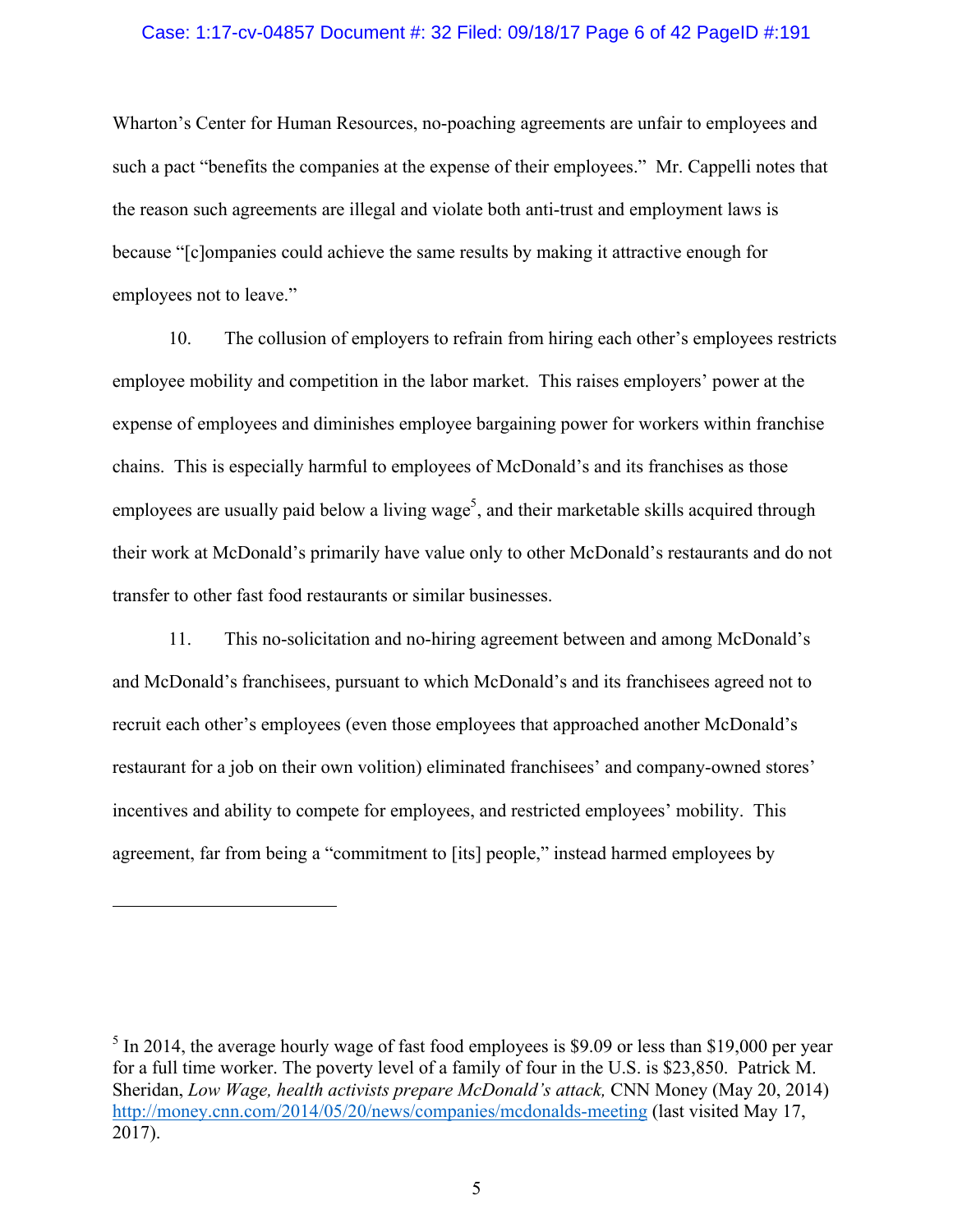## Case: 1:17-cv-04857 Document #: 32 Filed: 09/18/17 Page 7 of 42 PageID #:192

lowering salaries and benefits employees otherwise would have commanded in an open marketplace, and deprived such employees of better job growth opportunities.

12. The agreement between and among McDonald's and McDonald's franchisees is a naked restraint of trade that is per se unlawful under Section 1 of the Sherman Act, 15 U.S.C. § 1.

## **THE PARTIES**

13. Plaintiff Leinani Deslandes ("Plaintiff") is a resident of Orange County, Florida. Plaintiff was an employee of Bam-B Enterprises of Central Florida, Inc., which owned and operated the McDonald's store located at 3114 South Semoran Boulevard, Apopka, Florida.

14. Plaintiff has suffered reduced wages, loss of professional growth opportunities, and worsened, illegal working conditions because of the express restraint of trade agreed to between and among McDonald's and its franchisees, prohibiting each from "employ[ing] or seek[ing] to employ" anyone who works (or in the last six months has worked) as an employee at McDonald's, a McDonald's subsidiary, or any other McDonald's franchise. Specifically, Plaintiff sought employment at a McDonald's corporate-owned restaurant nearby to the one where she worked that would have paid her significantly more money, but because of the nosolicitation and no-hiring agreement between and among the franchisees and Defendant McDonald's, the prospective employer could not offer her the position. Despite being qualified, Plaintiff was not hired for a position that paid more and had better growth potential simply because she was currently employed by another franchise.

15. Defendant McDonald's USA, LLC is a Delaware limited liability company with its principal place of business in Oak Brook, Illinois. It is a wholly-owned subsidiary of its parent and predecessor, McDonald's Corporation, which is a Delaware corporation with its principal place of business in Oak Brook, Illinois. McDonald's is in the business of selling food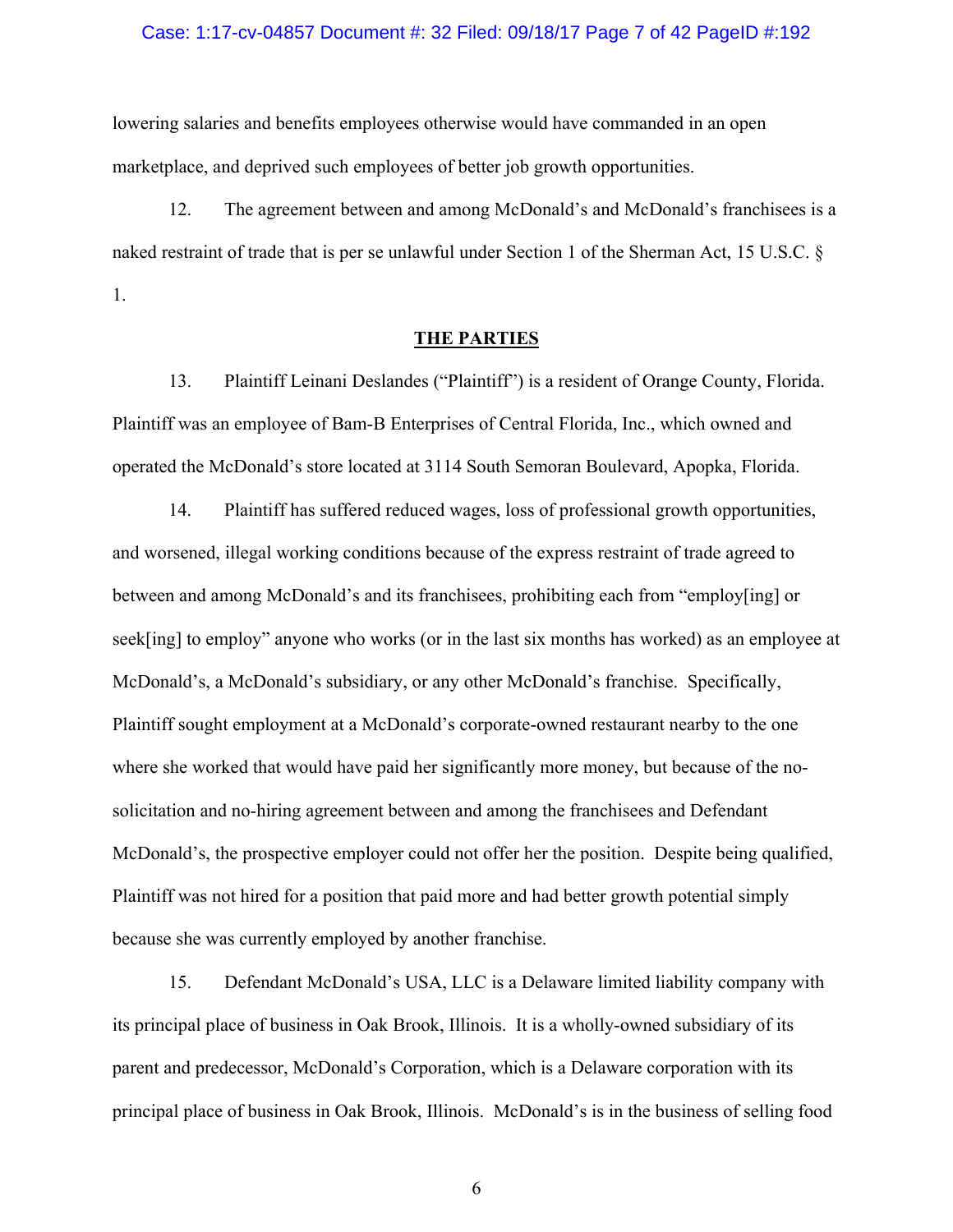#### Case: 1:17-cv-04857 Document #: 32 Filed: 09/18/17 Page 8 of 42 PageID #:193

to customers primarily through independently owned and operated franchise restaurants. It has multiple McDonald's franchise restaurants in Illinois, Florida, and every state in the United States. It owns and operates multiple company-owned McDonald's restaurants in Illinois, Florida, and approximately 35 other U.S. states and territories.

16. Plaintiff is ignorant of the true names and capacities, whether individual, corporate, or associate, of those defendants fictitiously sued as DOES 1 through 10 inclusive and so Plaintiff sues them by these fictitious names. Plaintiff is informed and believes that the DOE defendants 1 through 10 reside in the United States, the State of Illinois, and/or the State of Florida, and are all in some manner responsible for the conduct alleged herein. Upon discovering the true names and capacities of these fictitiously named defendants, Plaintiff will amend this Complaint to show the true names and capacities of these fictitiously named defendants.

#### **CO-CONSIPRATORS**

17. Various other corporations and persons not made defendants in this Amended Complaint, including McDonald's franchisees and the McDonald's operating companies that operate company-owned restaurants, participated as co-conspirators in the violations alleged and performed acts and made statements in furtherance of the violations alleged.

## **JURISDICTION AND VENUE**

18. This action is instituted under Sections 4 and 16 of the Clayton Act, 15 U.S.C. §§ 15 and 26, to recover treble damages and the costs of this suit, including reasonable attorneys' fees, against Defendant for the injuries sustained by Plaintiff by virtue of Defendant's violations of Section 1 of the Sherman Act, 15 U.S.C. § 1 and to enjoin further violations. The Court has subject matter jurisdiction under Sections 4 and 16 of the Clayton Act, 15 U.S.C. §§ 15 and 26, under Section 4 of the Sherman Act, 15 U.S.C. § 4, and under 28 U.S.C. §§ 1331, 1332, 1337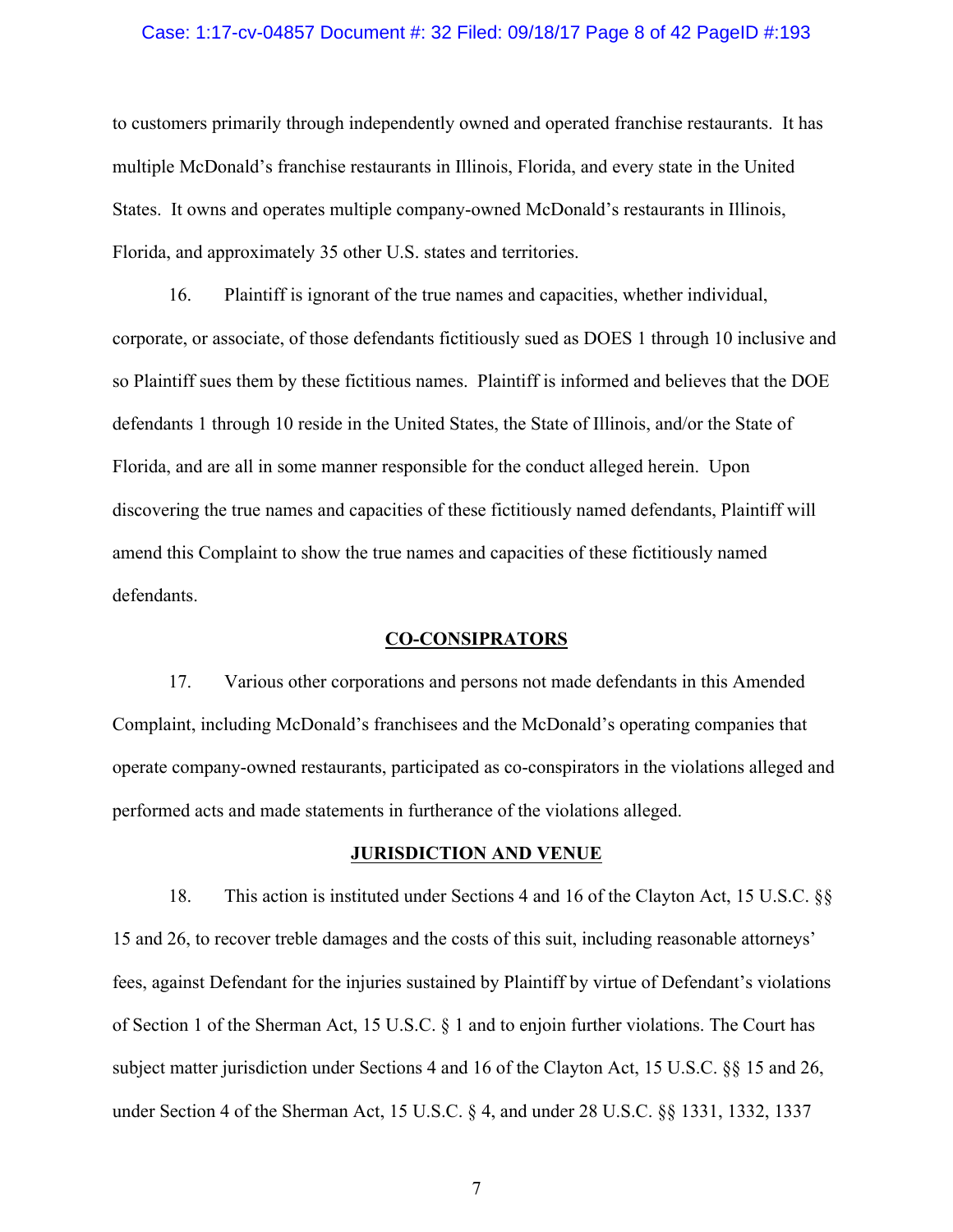#### Case: 1:17-cv-04857 Document #: 32 Filed: 09/18/17 Page 9 of 42 PageID #:194

and 1367 to prevent and restrain the Defendant from violating Section 1 of the Sherman Act, 15 U.S.C. § 1.

19. Venue is proper in this judicial district under Sections 4, 12, and 16 of the Clayton Act, 15 U.S.C. §§ 15, 22, and 26, and under 28 U.S.C. § 1391(b)(2), (c)(2). McDonald's transacts or has transacted business in this district and has its principal place of business here. Based on information and belief, a substantial part of the events that gave rise to this action occurred here, namely, the decision to implement the no-solicit and no-hire contract, combination, or conspiracy, the drafting of the no-solicit and no-hire clause in the franchise agreements, McDonald's entry into that agreement, and the selection of Illinois law to interpret and govern that agreement. McDonald's standard franchise agreement states that the provisions and terms of the agreement are to be interpreted in accordance with and governed by the laws of the state of Illinois. It specifies that all notices are to be directed and delivered to McDonald's address at its principal place of business, in Oak Brook, Illinois.

20. McDonald's is in the business of selling food to consumers, in part, through independently owned and operated franchise restaurants. These restaurants are in each state in the United States, and McDonald's has substantial business activities with each franchised restaurant, including entering into a contractual franchise agreement with the owner of the franchise.

21. McDonald's also sells food to consumers through its own company-owned stores. These restaurants are owned by McDonald's Operating Companies ("McOpCo's"), which are indirect or direct subsidiaries of Defendant McDonald's Corporation. More than 35 U.S. states and territories, including both Florida and Illinois, boast multiple McOpCo McDonald's restaurants. More than 1,000 McOpCo McDonald's restaurants have operated in the U.S. every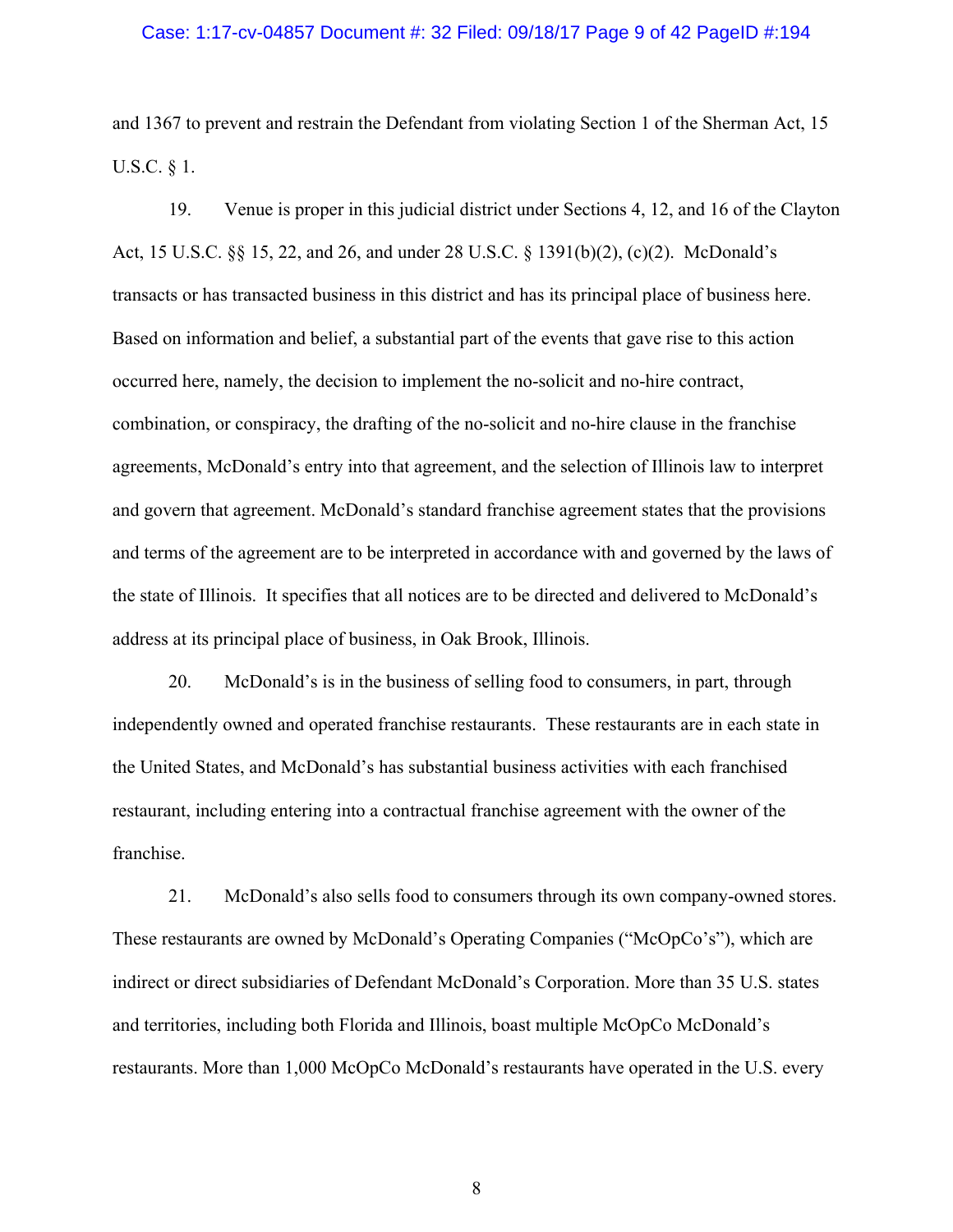#### Case: 1:17-cv-04857 Document #: 32 Filed: 09/18/17 Page 10 of 42 PageID #:195

year since 2010. McDonald's engages in substantial business activities with the McOpCo restaurants.

22. McDonald's engages in substantial activities at issue in this Amended Complaint that are in the flow of and substantially affect interstate commerce.

## **FACTS COMMON TO ALL COUNTS**

## **A. The McDonald's Model: "Freedom Within A Framework"**

23. McDonald's is one of the world's largest restaurant chains, serving approximately 68 million customers daily in 120 countries across approximately 36,899 outlets. McDonald's primarily sells hamburgers, cheeseburgers, chicken products, french fries, breakfast items, soft drinks, milkshakes, wraps, and desserts.

24. A McDonald's restaurant is operated by either a franchisee, an affiliate, or, in the case of company-operated stores, by a McOpCo. McDonald's revenues come from the rent, royalties, and fees paid by the franchisees, as well as from sales in the McOpCo restaurants.

25. Currently, McDonald's has franchised approximately 90% of its U.S. restaurants, while the remainder are owned and operated by the company. Most McDonald's franchisees are subject to a standard 20-year franchise license agreement.

26. Any existing McDonald's franchise agreement entered into (and not later amended or superseded) prior to approximately 2005 is an agreement in which McDonald's Corporation is the franchisor. Any existing McDonald's franchise agreement entered into since approximately 2005 is an agreement in which McDonald's USA, LLC is the franchisor.

27. Each franchise is operated by an entity that is a separate legal entity from McDonald's USA, LLC and McDonald's Corporation. Each franchise is an independently owned and independently managed business.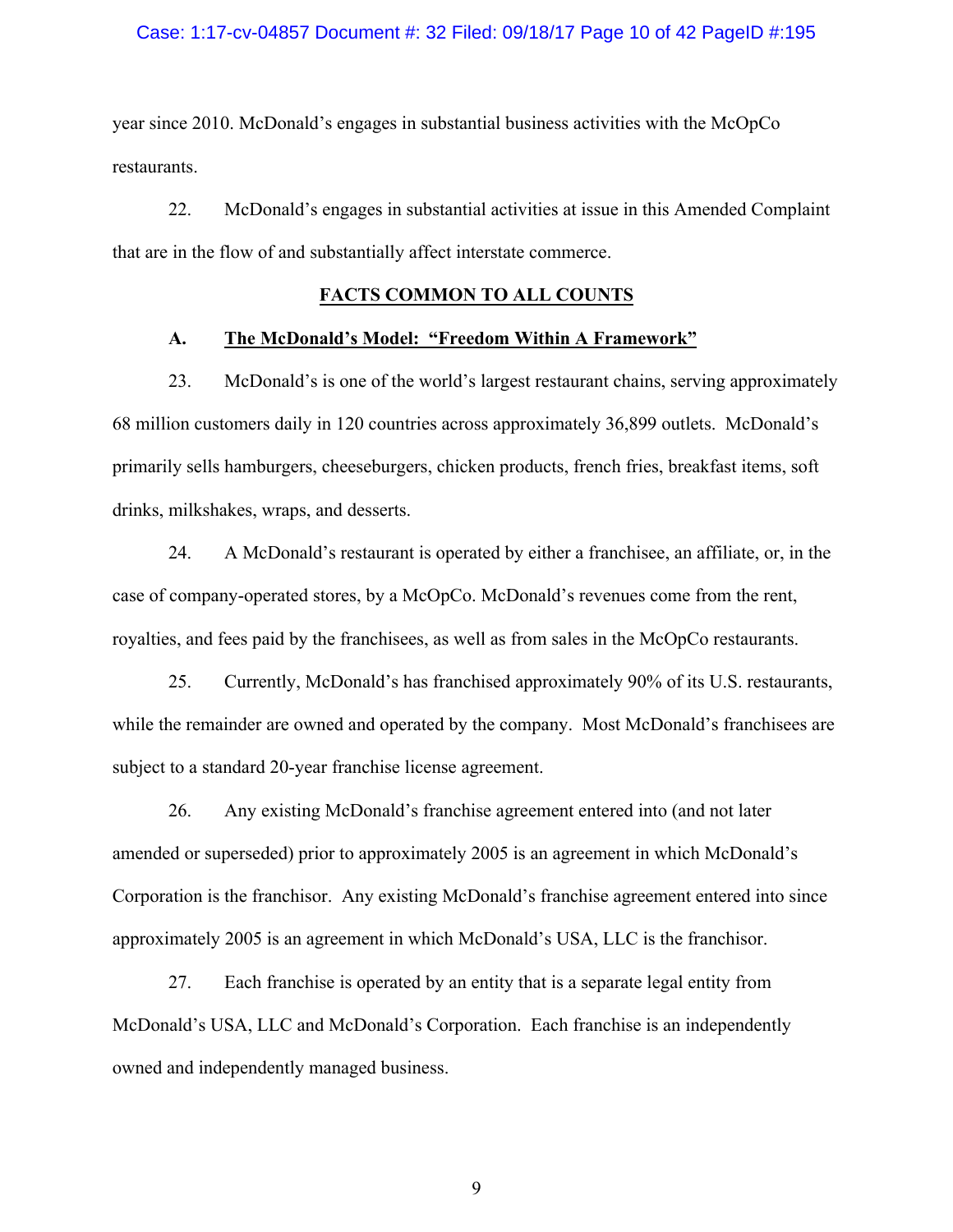## Case: 1:17-cv-04857 Document #: 32 Filed: 09/18/17 Page 11 of 42 PageID #:196

28. In McDonald's ownership and operation of the McOpCo company-owned restaurants, McDonald's acts as a competitor of independently-owned and –operated McDonald's franchisee restaurants.

29. There are approximately 420,000 employees that work for McDonald's or its franchise restaurants in the United States. McDonald's had a net income of \$4.686 billion for the fiscal year 2016. McDonald's current valuation is over \$90 billion.

30. According to a BBC report published in 2012, McDonald's franchises are the world's second largest private employer, with 1.5 million employees working for franchises.

31. According to *Fast Food Nation* by Eric Schlosser (2001), nearly one in eight workers in the United States has at some time been employed by a McDonald's restaurant.

32. Overall, franchising is very important to McDonald's profitability. The chart below illustrates the margins McDonald's receives from this part of its business:

| In millions                               | 2012     | 2011     | 2010     |
|-------------------------------------------|----------|----------|----------|
| U.S.                                      | \$3,594  | \$ 3,436 | \$ 3,239 |
| Europe                                    | 2,352    | 2,400    | 2.063    |
| <b>APMEA</b>                              | 924      | 858      | 686      |
| <b>Other Countries &amp;</b><br>Corporate | 567      | 538      | 476      |
| Total                                     | \$7.437  | \$7.232  | \$6.464  |
| Percent of revenues                       |          |          |          |
| U.S.                                      | 83.9%    | 83.9%    | 83.4%    |
| Europe                                    | 79.0     | 79.1     | 78.2     |
| <b>APMEA</b>                              | 88.8     | 89.5     | 89.3     |
| <b>Other Countries &amp;</b><br>Corporate | 85.6     | 86.1     | 86.0     |
| Total                                     | $83.0\%$ | 83.0%    | 82.4%    |

**Franchised margins** 

33. In McDonald's operated restaurants/franchises, the company develops and refines operating standards, marketing concepts, and product and pricing strategies.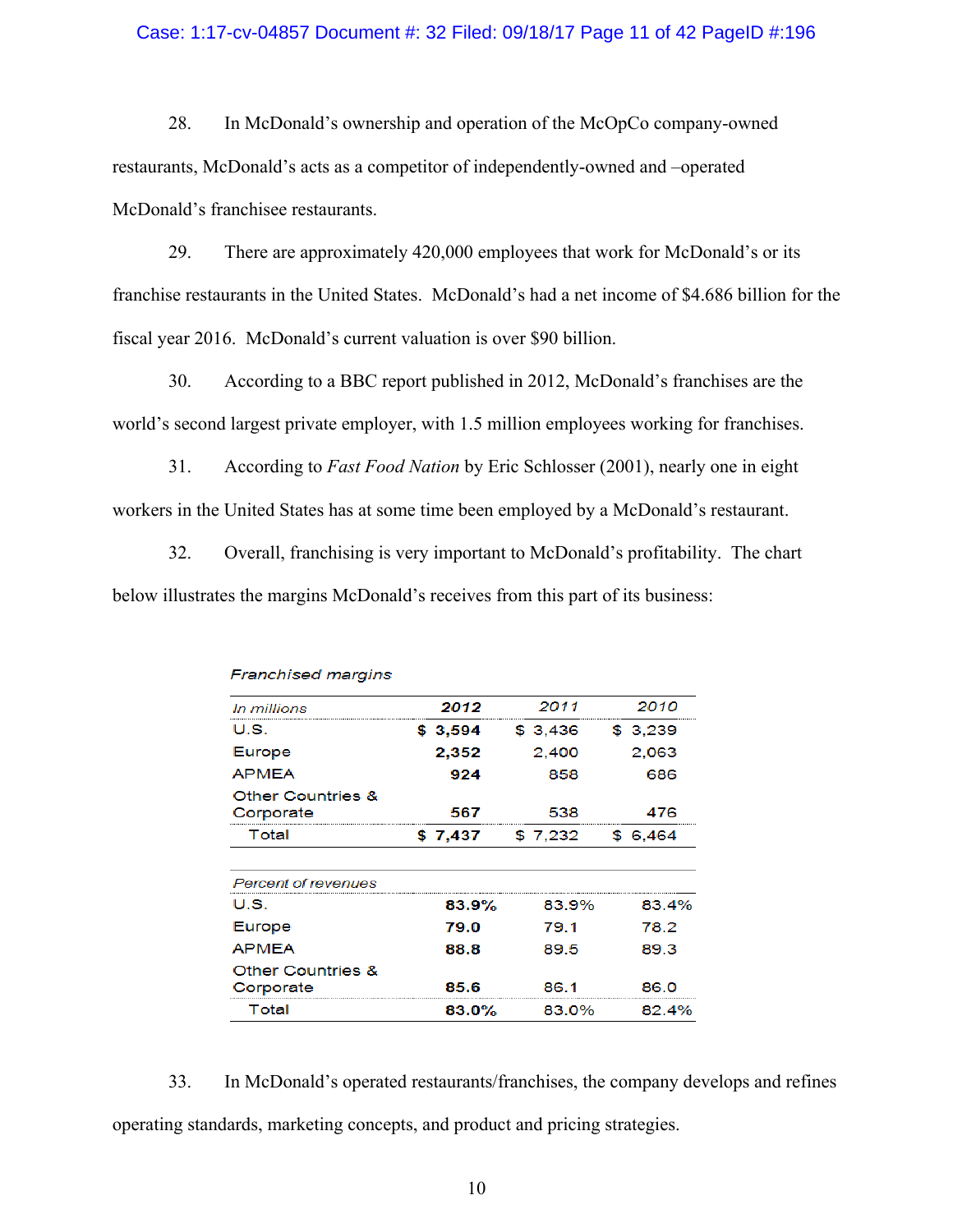#### Case: 1:17-cv-04857 Document #: 32 Filed: 09/18/17 Page 12 of 42 PageID #:197

34. McDonald's also regularly leases to the franchisee the property where the McDonald's franchise is operated.

35. McDonald's license agreements and operator's lease agreement both provide that the franchisees are independent of McDonald's and are responsible for all obligations and liabilities of the business, and responsible for the day-to-day operations of the business.

36. The franchise agreement specifies that McDonald's franchisees have no exclusive, protected, or territorial rights in the contiguous market area of their restaurant location(s). Franchisees are informed and McDonald's discloses that franchisees may face competition from other franchisees, new franchisees, and new McDonald's restaurants owned and operated by McDonald's itself.

37. Franchise agreements entered into with McDonald's franchisees before the initiation of this lawsuit included express language that contractually prohibited franchisees from employing, or seeking to employ, any person who is at the time employed by McDonald's, any of its subsidiaries, or any of its other franchises, unless the employee has left that employment for a period in excess of six (6) months. The same franchise agreements contractually prohibited franchisees from inducing, directly or indirectly, such persons to leave such employment.

38. As described herein, McDonald's has treated this as a bilateral prohibition, precluding McDonald's company-owned stores from hiring persons employed by franchisees.

## **B. McDonald's Has Continually Sought to Cut Employee Wages**

39. Since the late 1990s, McDonald's has continually attempted to reduce labor costs. This included replacing employees with electronic kiosks which would perform actions such taking orders and accepting money. In 1999, McDonald's first tested "E-Clerks" in suburban Chicago, Illinois, and Wyoming, Michigan, with the devices being able to "save money on live staffers" and attracting larger purchase amounts than average employees.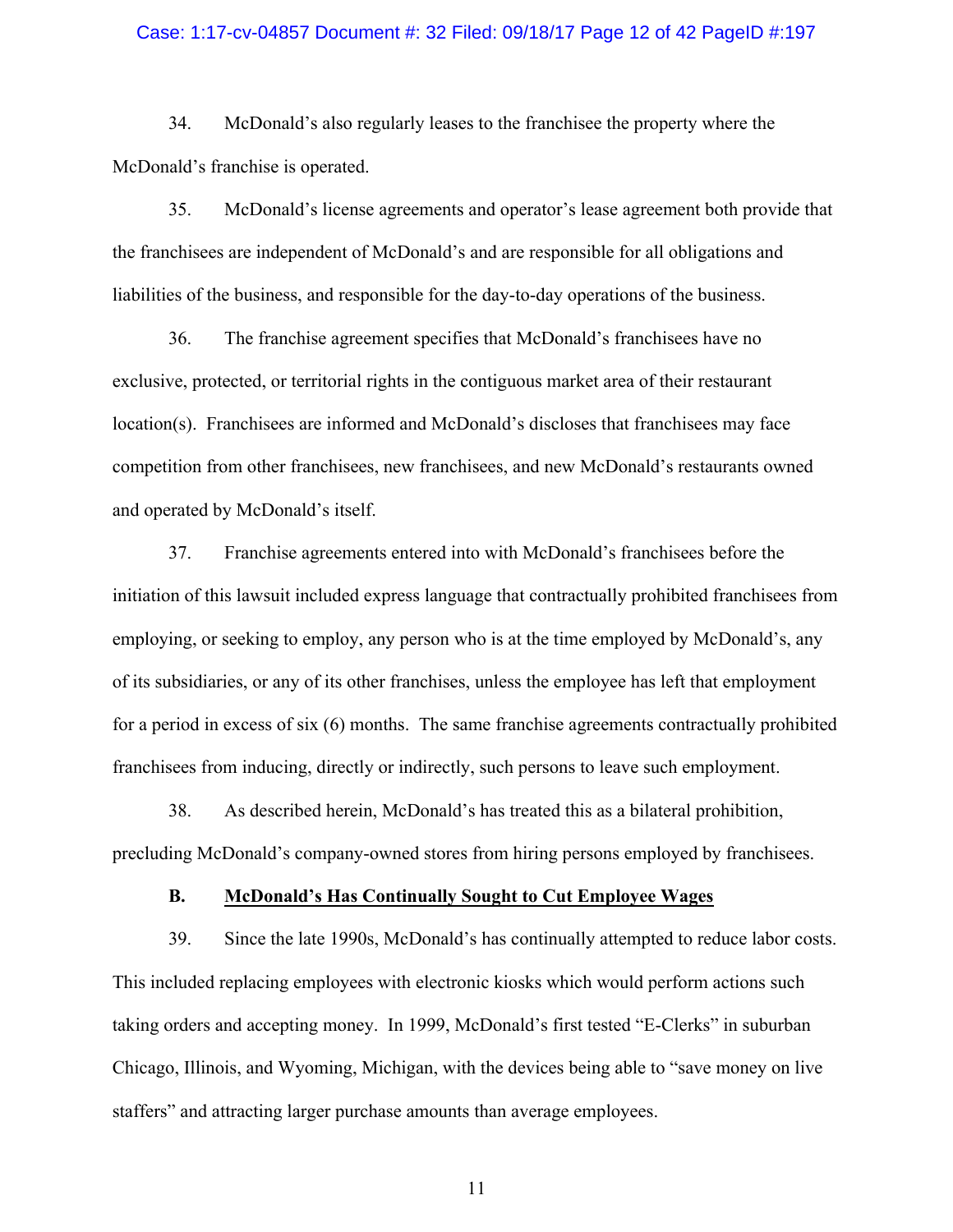## Case: 1:17-cv-04857 Document #: 32 Filed: 09/18/17 Page 13 of 42 PageID #:198

40. A study conducted by Anzalone Liszt Grove Research and released by *Fast Food Forward* showed that approximately eighty-four percent (84%) of all fast food employees working in New York City in April 2013 had been paid less than their legal wages by their employers.

41. From 2007 to 2011, fast food workers in the U.S. drew an average of \$7 billion of public assistance annually resulting from receiving low wages.

42. Because McDonald's franchise employees were paid less than a living wage, McResource, the McDonald's intranet website, advised employees to break their food into smaller pieces to feel fuller, seek refunds for unopened holiday purchases, sell possessions online for quick cash, and to "quit complaining" as "stress hormone levels rise by 15 percent after ten minutes of complaining."<sup>6</sup>

43. In December 2013, McDonald's shut down the McResource website amidst negative publicity and criticism.

<u>.</u>

44. The *Roosevelt Institute* accuses some McDonald's restaurants of actually paying less than the minimum wage to entry positions due to "rampant" wage theft.<sup>7</sup>

<sup>6</sup> Susanna Kim, *McDonald's Defends Telling Workers to 'Quit Complaining' to Reduce Stress*, ABC News (November 21, 2013) http://abcnews.go.com/Business/mcdonalds-defendsemployees-tips-deemed-offensive-clueless-sdovcacy/story?id=20954354 (last visited April 1, 2017).

http://www.salon.com/2014/04/06/how\_mcdonalds\_gets\_away\_with\_rampant\_wage\_theft\_partn er/ (last visited April 1, 2017).

<sup>7</sup> Harmony Goldberg, *How McDonald's gets away with rampant wage theft,* Salon, (April 6, 2015),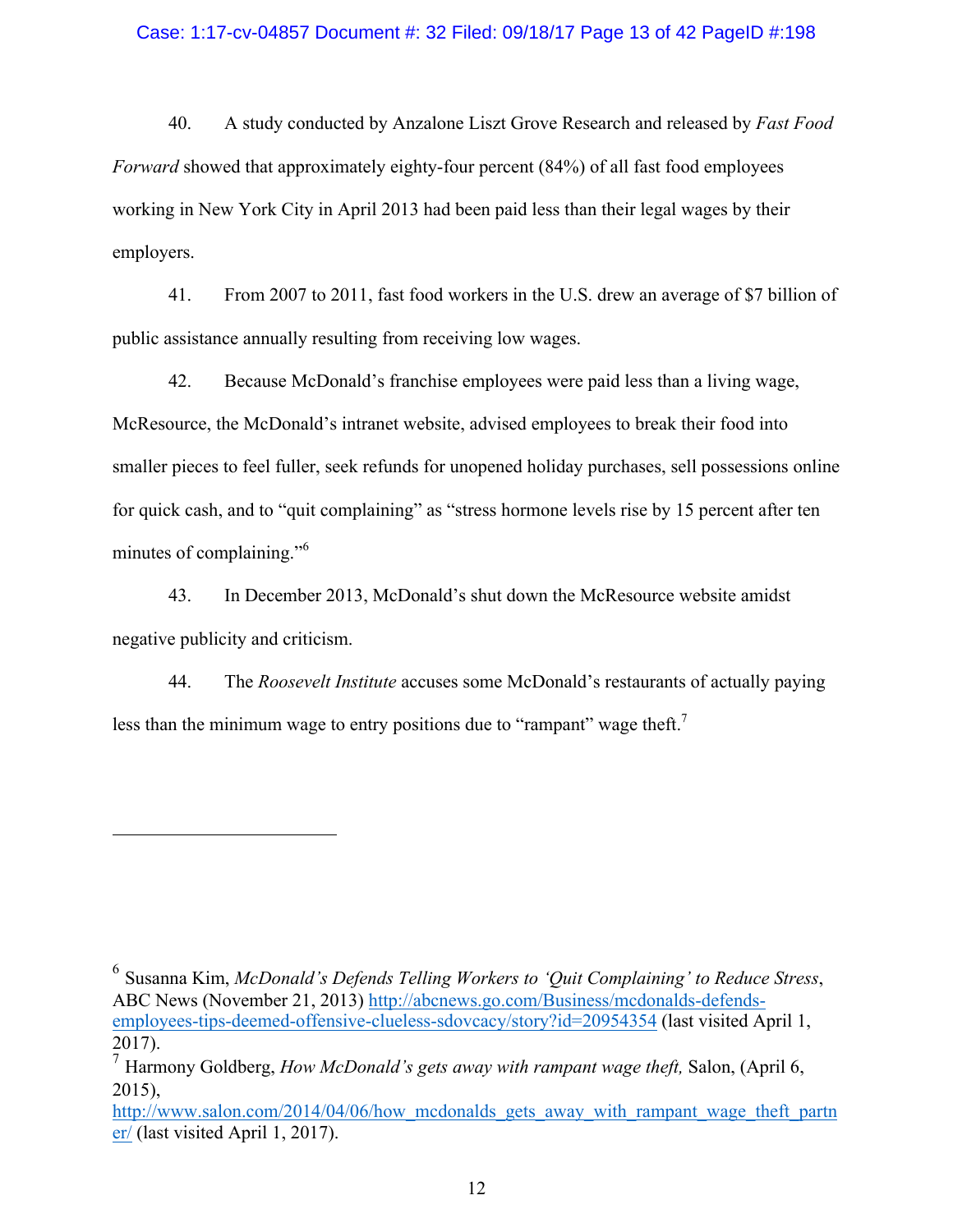#### Case: 1:17-cv-04857 Document #: 32 Filed: 09/18/17 Page 14 of 42 PageID #:199

45. For example, in South Korea, McDonald's pays part-time employees \$5.50 per hour and is accused of paying less with arbitrary schedules, adjustments and pay delays, thereby taking full advantage when there are little to no legal protection of employees.

46. In late 2015, anonymous aggregated data collected by *Glassdoor* concluded that McDonald's pays entry-level employees in the United States between \$7.25 per hour and \$11 per hour, with an average of \$8.69 per hour. Shift managers are paid an average of \$10.34 per hour. Assistant managers are paid an average of \$11.57 per hour.

47. In 2015, McDonald's CEO, Steve Easterbrook, earned an annual salary of \$7.9 million, a 368% raise over his 2014 salary; all while low-wage McDonald's workers are striking around the world for a livable income.

48. McDonald's workers have on occasion decided to strike over pay, with most of the employees on strike seeking to be paid \$15.00. McDonald's has helped franchise owners beat back union-backed strikes calling for living wages.

49. When interviewed about the strikes, former McDonald's CEO Ed Rensi argued that increasing employee wages would take away from entry-level jobs: "It's cheaper to buy a \$35,000 robotic arm than it is to hire an employee who's inefficient making \$15 per hour bagging french fries."<sup>8</sup> McDonald's attitude towards working conditions is not much better than its attitude toward wages. In March 2015, McDonald's workers in 19 U.S. cities filed 28 health and safety complaints with OSHA, which allege that low staffing, lack of protective gear, poor

<sup>8</sup> Kate Taylor, *McDonald's ex-CEO just revealed a terrifying reality for fast-food workers*, Insider (May 25, 2016), http://www.businessinsider.com/mcdonalds-ex-ceo-takes-on-minimum- wage-2016-5 (last visited April 1, 2017).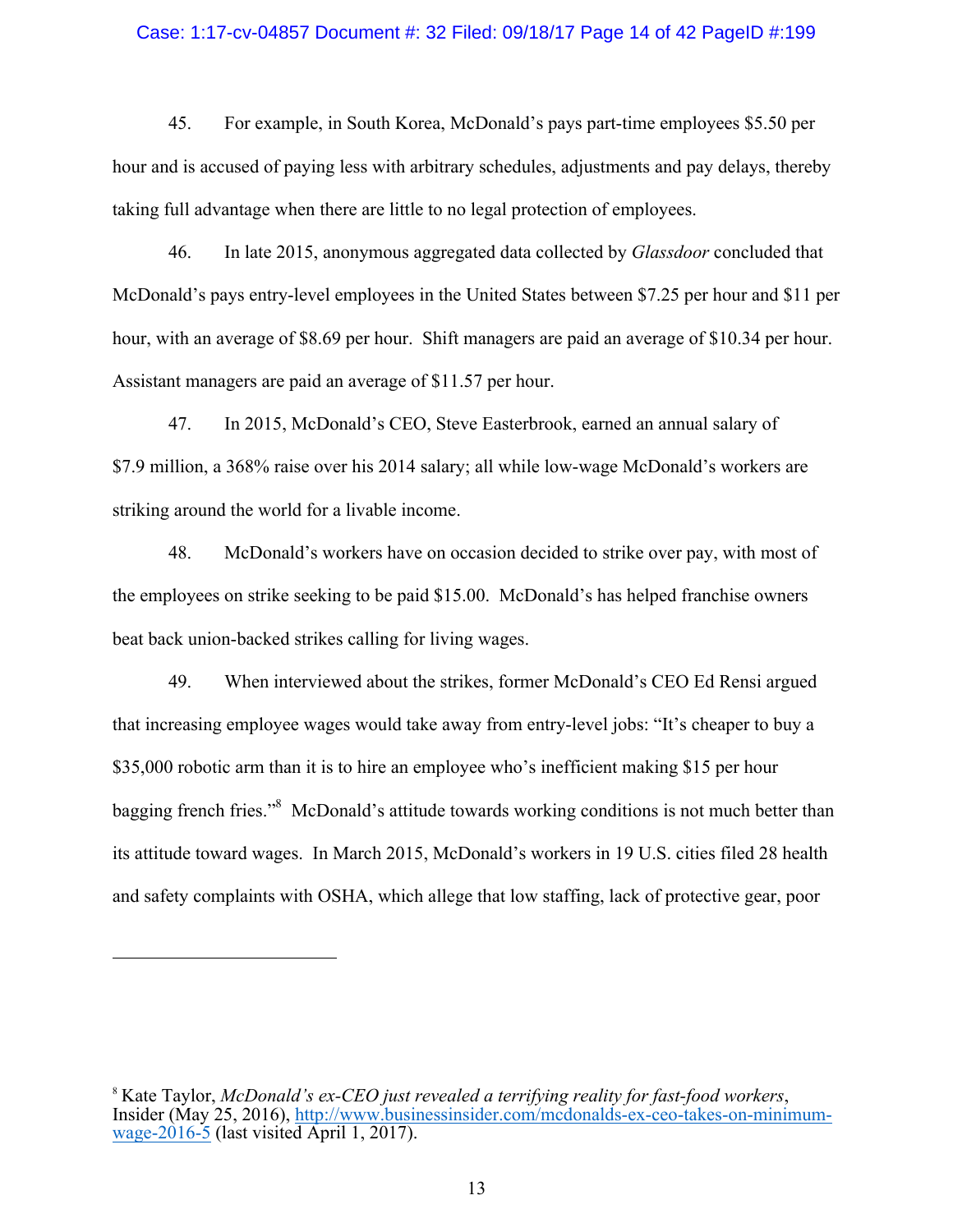## Case: 1:17-cv-04857 Document #: 32 Filed: 09/18/17 Page 15 of 42 PageID #:200

training and pressure to work fast have resulted in injuries. The complaints also allege that, because of a lack of first aid supplies, workers were told by management to treat burn injuries with condiments such as mayonnaise and mustard.

50. Despite the objections of McDonald's, the term "McJob" was added to Merriam-Webster's Collegiate Dictionary in 2003. The term is defined as "a low-paying job that requires" little skill and provides little opportunity for advancement."<sup>9</sup>

## **C. Plaintiff and the Putative Class Members Work as Employees at McDonald's McOpCo Restaurants or at McDonald's Franchise Restaurants**

51. Like other fast food chains in the industry, McDonald's restaurants maintain teams of staff in order to oversee operations and guide entry-level employees through daily responsibilities.

52. Specific job titles falling under the category of "management" include shift or swing manager, assistant manager, and store manager.

53. Swing managers may work part-time or full-time, depending on the needs of the specific location.

54. Assistant managers and store managers usually work full-time schedules of 40 hours or more per week. Processing payroll, updating time sheets, demonstrating protocol, tracking supply and shipment orders and communicating with the company regional offices are additional job duties of assistant and store managers.

<sup>9</sup> Available at https://www.merriam-webster.com/dictionary/McJob (last visited September 18, 2017).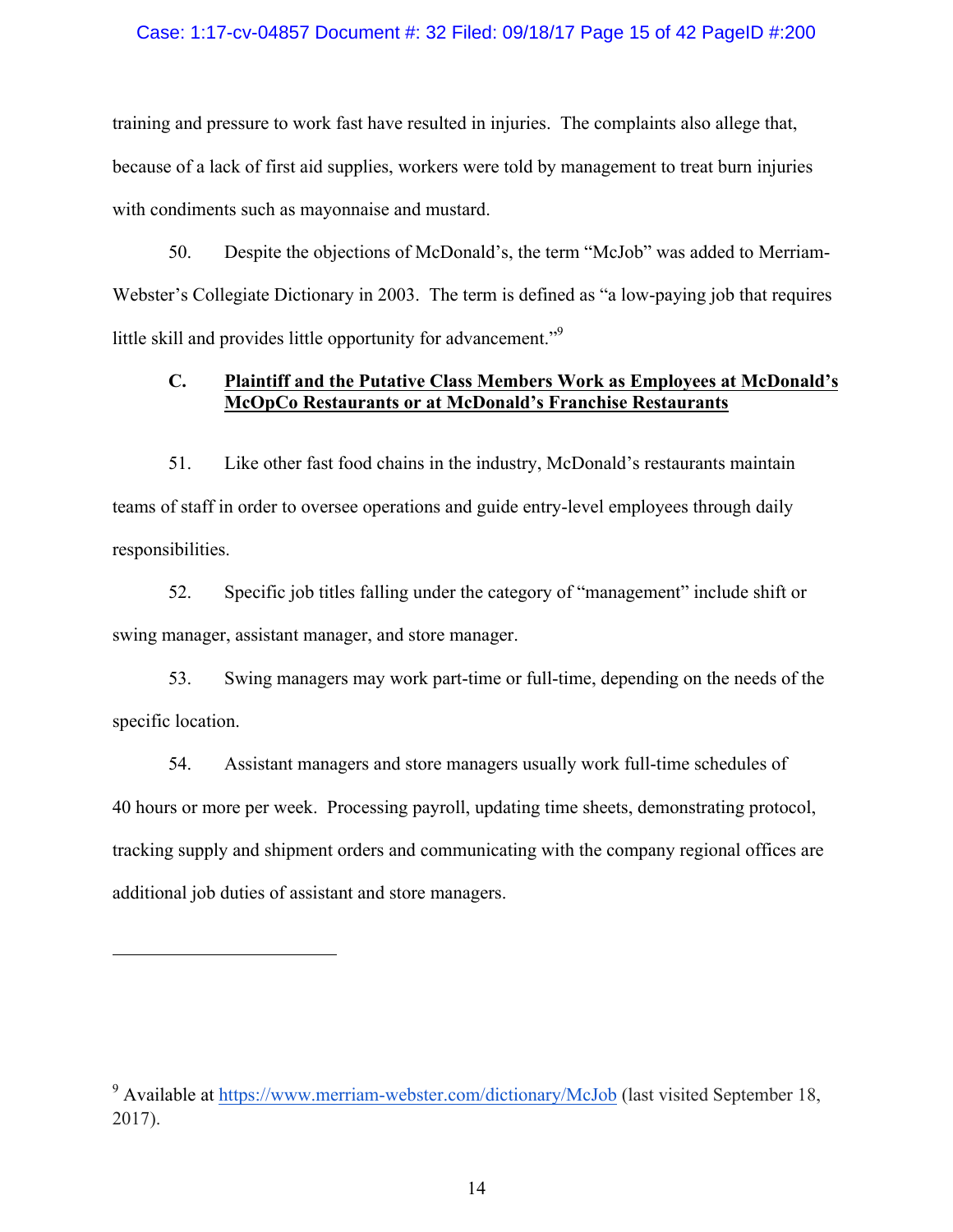#### Case: 1:17-cv-04857 Document #: 32 Filed: 09/18/17 Page 16 of 42 PageID #:201

55. Wages and salaries for employees of franchised stores are not dictated in any way by McDonald's, but average pay scales start out at \$8.00 per hour for inexperienced shift managers and eventually rise to roughly \$12.00 per hour for highly qualified or tenured shift managers.

56. Assistant manager positions yield annual salary options slightly varied by location but usually falling between \$20,000 and \$30,000.

57. Store managers may begin at \$30,000 per year and receive raises or pay increases.

58. Each franchise (and McDonald's itself, for the McOpCo restaurants) is its own economic decision-maker on employment issues, so wages are not uniform among the competing franchisee and McOpCo stores. Low wages, however, are consistent across the McDonald's empire of company and franchise-owned restaurants, and have allowed McDonald's shareholders and executives, and thousands of its franchise owners, to become very wealthy while full-time, hardworking employees have to seek government benefits just to put food on their own tables. A significant reason that gross inequity exists between McDonald's and franchise owners on the one hand, and their employees on the other, is that McDonald's is stifling employee wages through its no-hire prohibition.

#### **PLAINTIFF DESLANDES**

59. In 2009, Plaintiff began working for Bam-B at its franchised McDonald's-brand restaurant in Apopka, Florida. At all relevant times herein, Plaintiff was paid on an hourly basis and properly recorded all of her hours worked.

60. Between 2009 and 2010, Plaintiff received various promotions and raises and did exemplary work.

61. Plaintiff started as an entry-level crew person earning \$7.00 per hour. After about three months, Plaintiff was promoted to Shift Manager earning \$10.00 per hour.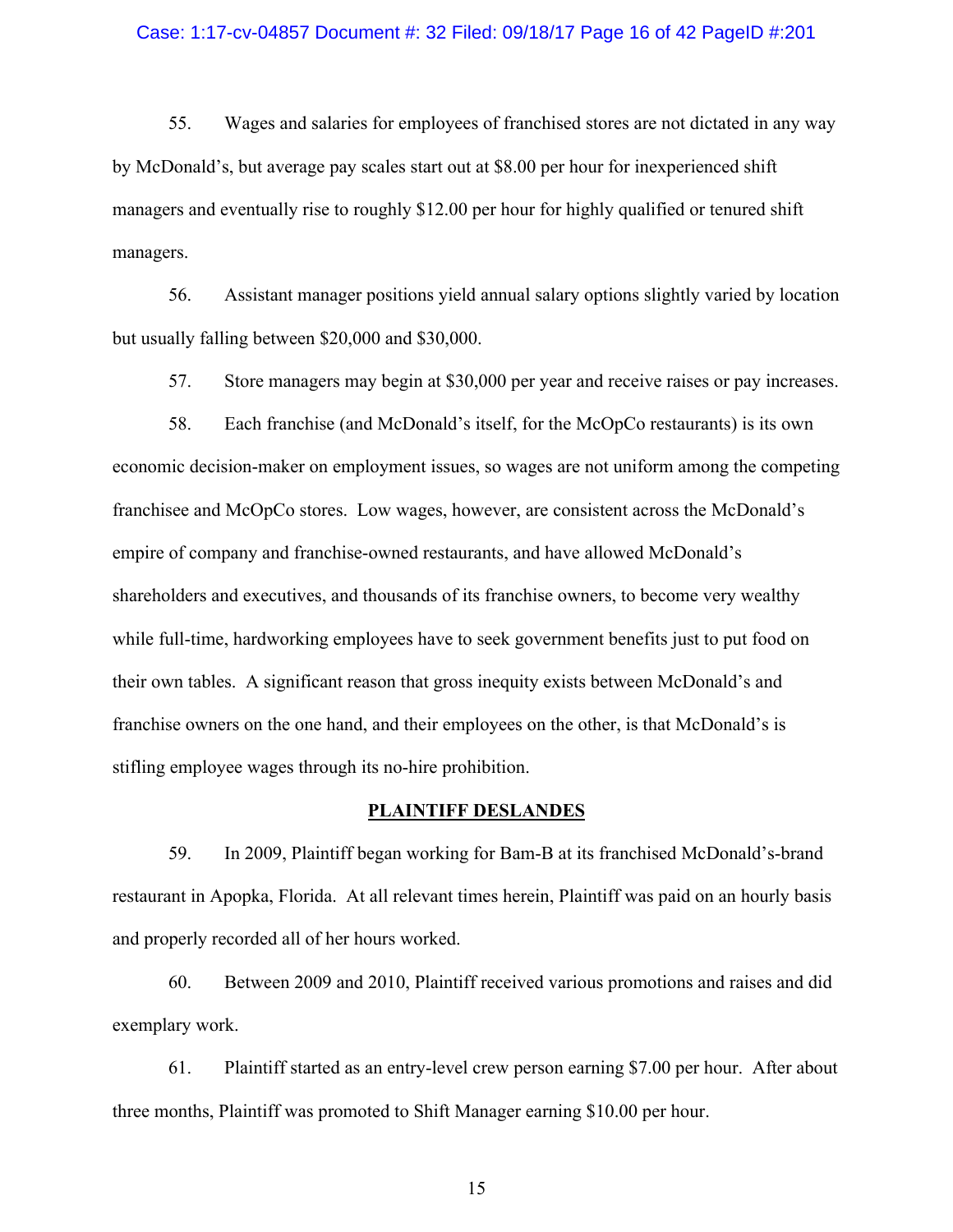#### Case: 1:17-cv-04857 Document #: 32 Filed: 09/18/17 Page 17 of 42 PageID #:202

62. In 2011, Plaintiff was promoted to Department Manager of Guest Services earning \$12.00, where she was responsible for guest services and managing the cash. There were two other Department Managers on her level. One was in charge of employees and human resources, and the other was in charge of kitchen and ordering.

63. After becoming Department Manager, Plaintiff began course work to become eligible for a General Manager position. McDonald's offers proprietary training programs necessary in order to advance through the McDonald's system. Plaintiff took on required weeklong training courses, online classes, and phone conferences put on by McDonald's. In continuing her knowledge, expertise, and education in the McDonald's system, Plaintiff tolerated a difficult work environment at Bam-B, where Bam-B required her to work overtime, but failed to pay overtime wages; provided her difficult shifts in which she had to sacrifice time with her children to meet management expectations; and failed to provide raises and bonuses.

64. Before Plaintiff could become a General Manager, she had to complete one final weeklong proprietary McDonald's training course at McDonald's "Hamburger University" in Illinois. The training was scheduled for April 2015; however, before Plaintiff could go, her supervisors found out she was several months pregnant and they cancelled her training. Plaintiff was not due until more than six months later. It was clear that this franchise that had suppressed her wages and abused the overtime laws was now going to hinder her McDonald's system education and promotion because she was pregnant.

65. Plaintiff immediately decided to look for another managerial job that would appreciate her skills, not violate overtime law, not discriminate against her because she was pregnant, and would give her the pay and promotion opportunities she deserved based on her performance. For reasons that are further described below, the experience and education Plaintiff developed over the previous four years at Bam-B and in McDonald's training had significant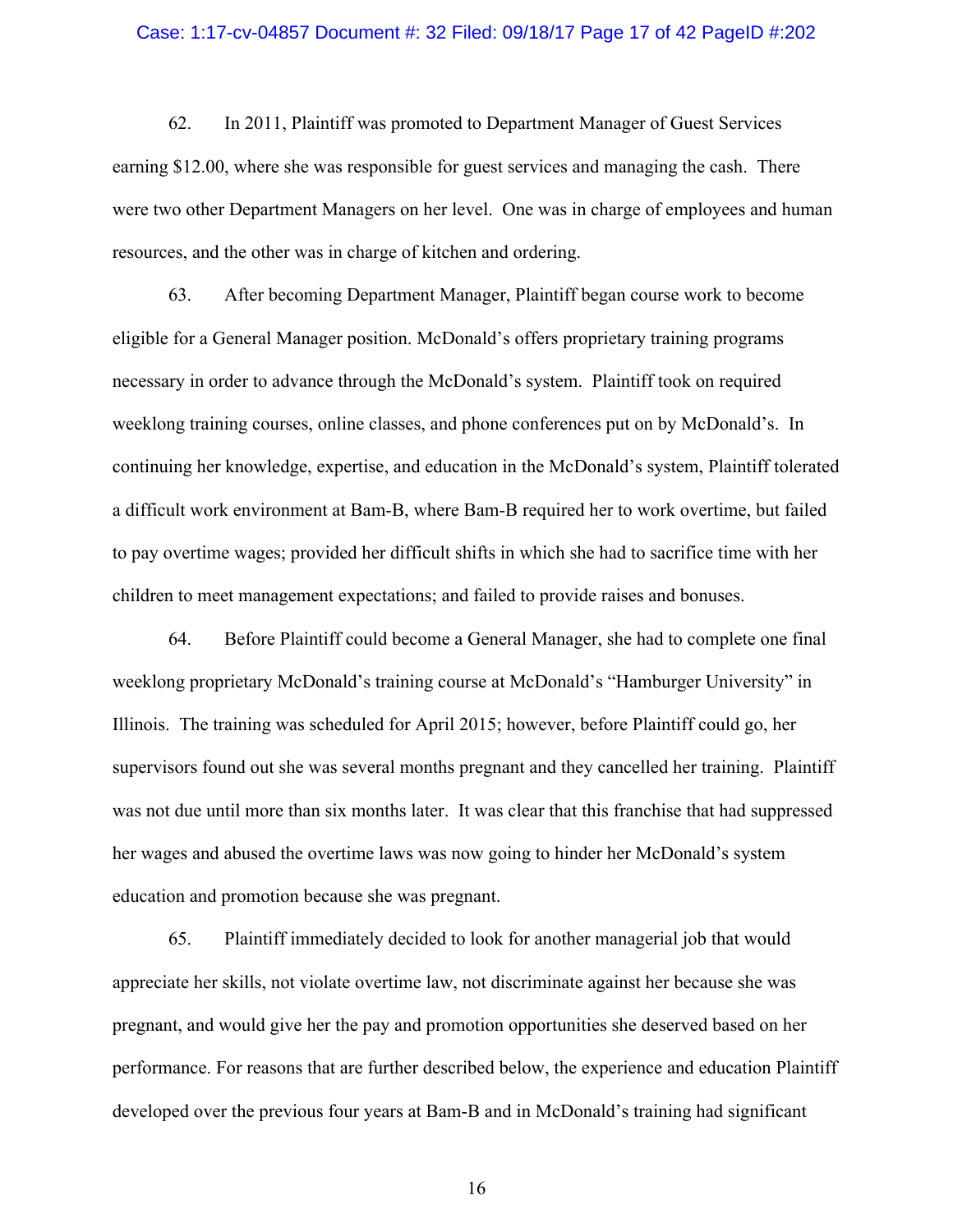#### Case: 1:17-cv-04857 Document #: 32 Filed: 09/18/17 Page 18 of 42 PageID #:203

value in the McDonald's organization made up of thousands of different franchises and McOpCo restaurants, but they did not translate to restaurants outside of the McDonald's system.

66. Soon thereafter, Plaintiff located a departmental manager opening at a nearby McDonald's restaurant, located at 451 S. Goldenrod Road, in Orlando. That McDonald's restaurant is a McOpCo restaurant, owned by McDonald's Restaurants of Florida, Inc. Defendant McDonald's USA, LLC is the immediate parent of McDonald's Restaurants of Florida, Inc., and Defendant McDonald's Corporation is the ultimate parent.

67. For performing the same job Plaintiff had fulfilled at Bam-B, the McOpCo restaurant position in Orlando started at \$13.75 per hour, a substantial 15 percent raise for Plaintiff, and after a 90-day probation period, the pay would increase to \$14.75 per hour, which would have been a 23 percent increase in pay from her stagnated \$12.00 per hour at Bam-B. Further, the McOpCo McDonald's restaurant did not appear to be violating overtime laws, which would either give Plaintiff an additional effective increase in pay, or give her more time with her family.

68. This appeared to be a very good opportunity to leave a business that was underpaying employees, denying promotions and raises, and violating labor laws. Plaintiff applied for this position online. She spoke with the manager of the McOpCo McDonald's restaurant, who called Plaintiff and expressed a desire to hire Plaintiff with more pay, better promotion opportunities, and a better shift. Plaintiff informed the manager that she was currently employed at Bam-B's restaurant and that she wanted to leave. The next day, Plaintiff received a call from a McDonald's corporate employee, who explained that the McOpCo restaurant could not even interview (much less hire) Plaintiff because she was currently employed by a McDonald's franchisee and it could not hire employees working at other McDonald's franchises unless she was "released" by the Bam-B franchise.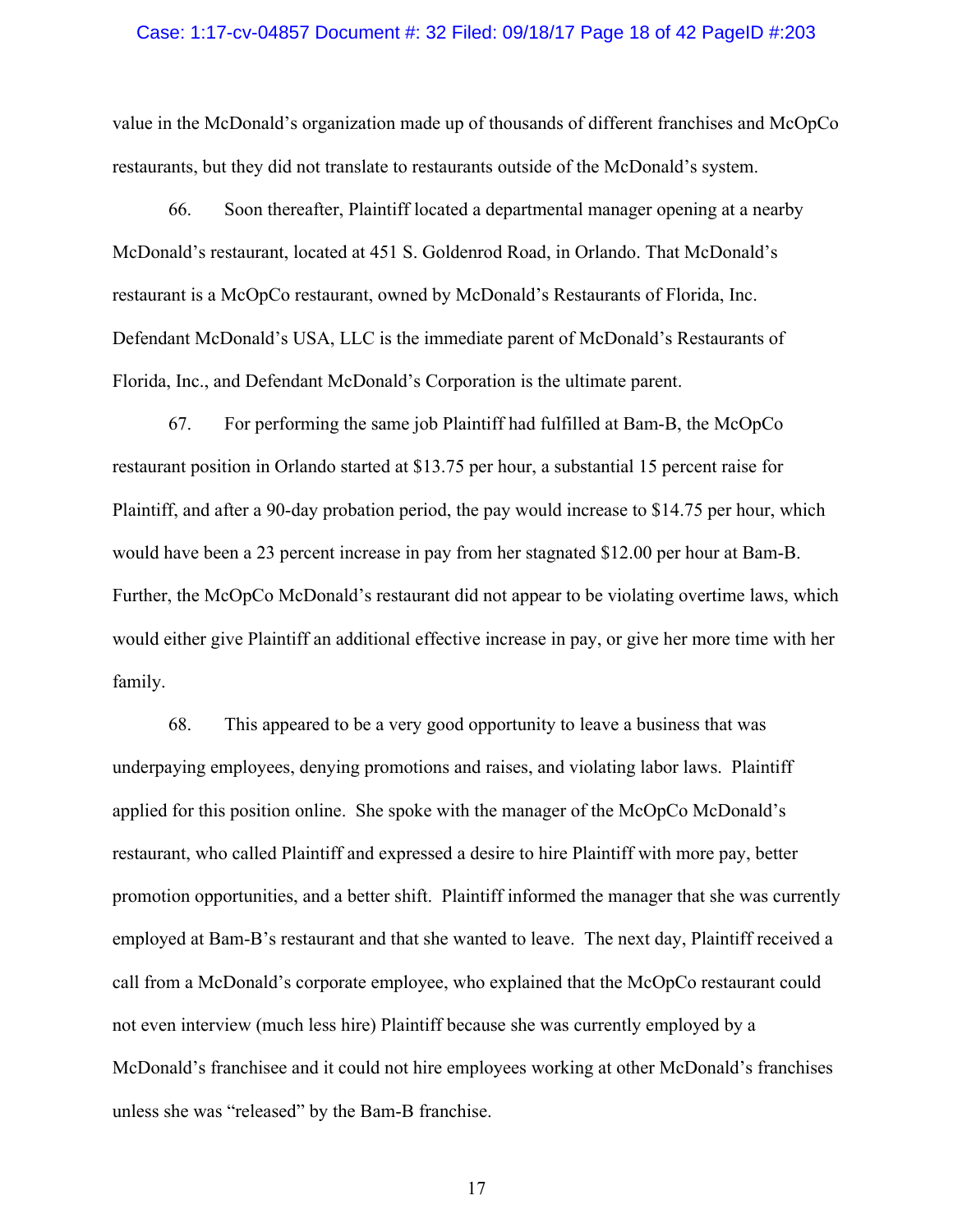#### Case: 1:17-cv-04857 Document #: 32 Filed: 09/18/17 Page 19 of 42 PageID #:204

69. The next day Plaintiff reported for her 8 a.m. to 4 p.m. shift and asked her supervisors at Bam-B to "release" her so that she could pursue this opportunity. Her supervisors informed her that her request was denied and they would not release her because she was "too valuable." She continued working for Bam-B, unable to use her skills, expertise and education at McDonald's to secure a raise or promotion. However, Plaintiff had a family to feed; therefore, she continued to work for Bam-B.

70. In January 2016, Plaintiff finally quit her job with Bam-B because she continued to work without raises, promotions or promotion opportunities, <sup>10</sup> all while Bam-B continued to engage in violation of overtime laws. It was clear that things were not going to change, and Bam-B was not going to release her to use her skills, education and experience at another McDonald's location.

71. Plaintiff's training was in McDonald's management, which is only valuable and transferrable within the McDonald's system. Plaintiff knew it would be futile to obtain employment in another McDonald's store. The no-solicit and no-hire prohibition plus disenchantment with the McDonald's organization for allowing this to happen, meant that she had to start work with a new organization, back at an entry level position. Plaintiff consequently took employment with Hobby Lobby, a retail store, at a significantly lower pay rate of \$10.25 per hour.

## **D. McDonald's Model Is Designed to Encourage Competition With Regard to Sales Between and Among Franchisees and McOpCo Stores**

<u>.</u>

 $10$  Plaintiff never received any further opportunity to complete her Hamburger University training to become a General Manager (despite the fact she was assigned to perform many of the general manager duties as there was a constant rotation of general managers).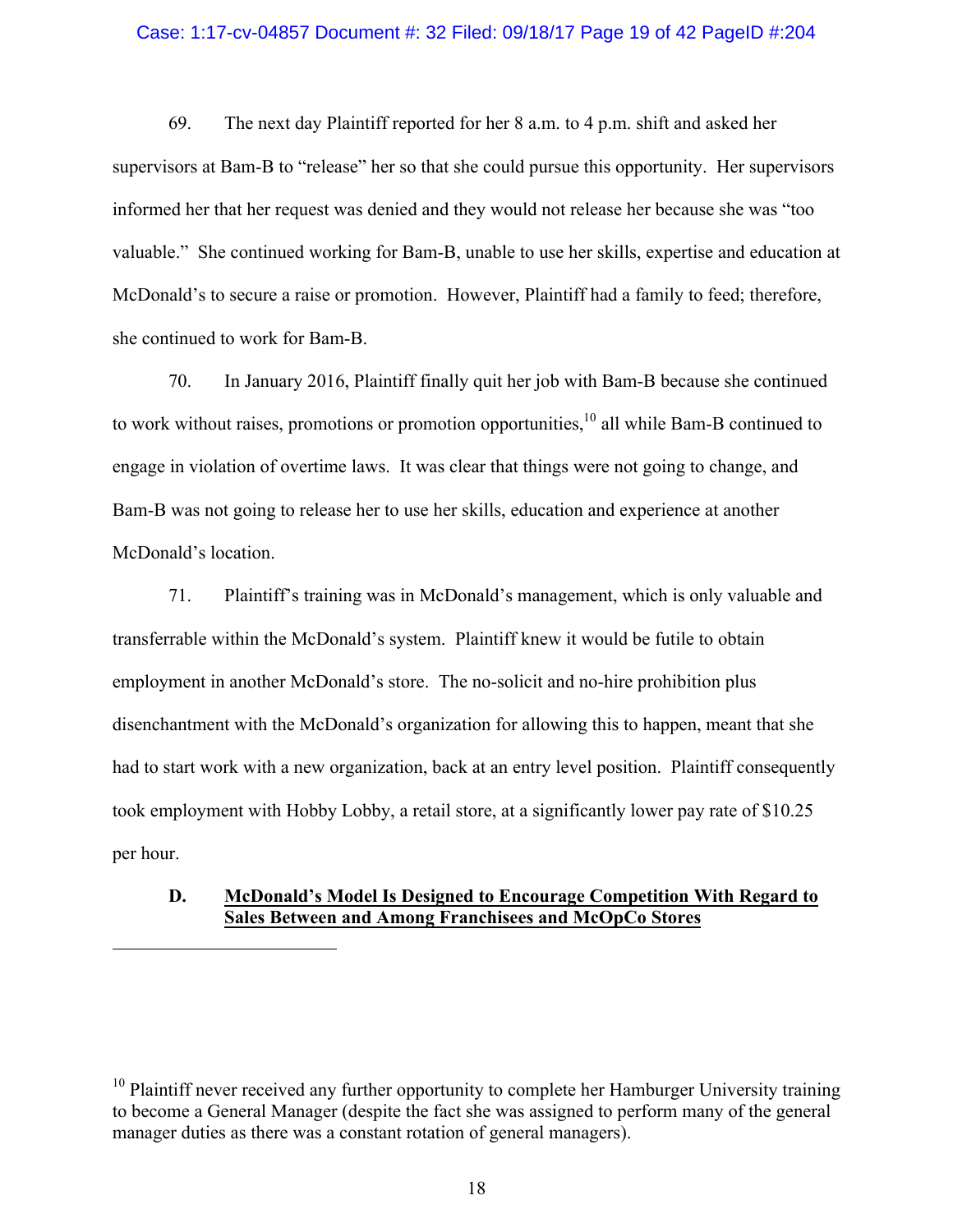#### Case: 1:17-cv-04857 Document #: 32 Filed: 09/18/17 Page 20 of 42 PageID #:205

72. While McDonald's implemented policies to actively thwart competition for employees between and among it and franchises in order to suppress employee wages, it encouraged competition between franchises in food sales that benefitted McDonald's and it emphasized that franchisees are independent of McDonald's.

73. McDonald's public disclosures and agreements with McDonald's franchisees emphasize that McDonald's franchisees operate separately from each other and from McDonald's.

74. McDonald's standard franchise agreement itself contains a provision with the header "*Franchisee Not an Agent of McDonald's*" (emphasis in original), that characterizes franchisees as "independent contractors." Pursuant to that provision, McDonald's and franchisees agree that, "Franchisee shall have no authority, express or implied, to act as agent of McDonald's or any of its affiliates for any purpose. … Further, Franchisee and McDonald's are not and do not intend to be partners, associates, or joint employers in any way and McDonald's shall not be construed to be jointly liable for any acts or omissions of Franchisee under any circumstances."

75. Unlike other franchise business models, McDonald's does not permit its franchisees an exclusive geographic territory within which they will not face competition from other McDonald's restaurants, including McOpCo restaurants. The McDonald's Franchise Disclosure Document ("FDD") states at the outset that franchisees "should not have any expectation that the economic and demographic factors that exist at your McDonald's restaurant location will remain constant. In addition, other McDonald's restaurants (including those that we develop in the future) may have an effect on the sales of your McDonald's restaurant, since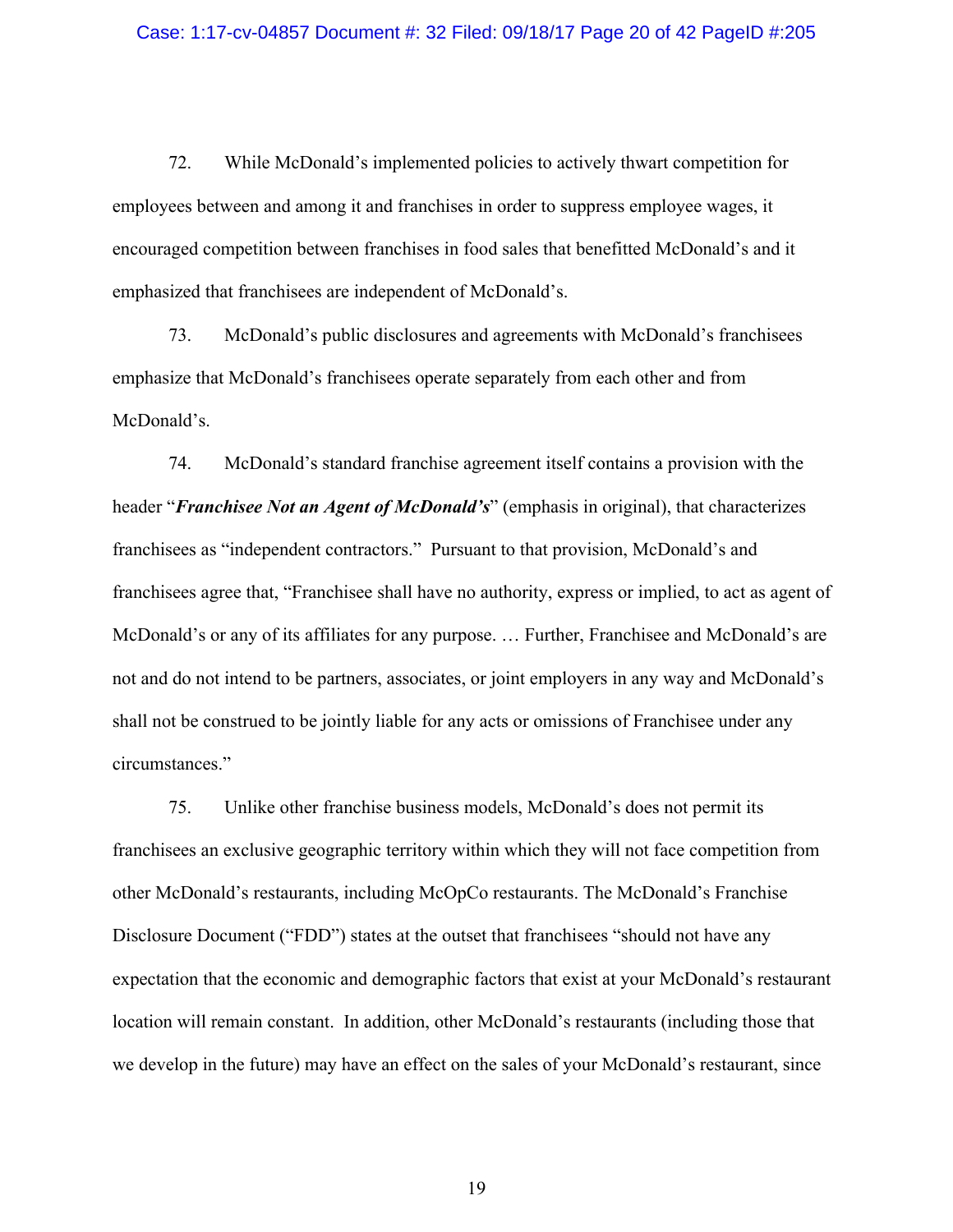#### Case: 1:17-cv-04857 Document #: 32 Filed: 09/18/17 Page 21 of 42 PageID #:206

customers typically patronize various McDonald's restaurants depending on their travel patterns and other factors."

76. McDonald's FDD specifies that the Franchise Agreement "does not contain any exclusive grant, exclusive area, exclusive territorial rights, protected territory, or any right to exclude, control, or impose conditions on the location or development of future McDonald's restaurants at any time. You will not receive an exclusive territory."

77. The FDD further stresses that the franchisee "may face competition from other franchisees, from outlets that we own, or from other channels of distribution or competitive brands that we control[,] and that "[t]he sales and customer trading patterns . . . . do not represent any continuing franchisee entitlement or expectation. McDonald's may establish other franchisee or … McOpCo company-owned outlets that may alter customer trading patterns and affect the sales of, and compete with, your location." The FDD notes that McDonald's reserves the right to use McDonald's trademarks and to sell similar goods and services through "any other channel of distribution."

78. McDonald's standard franchise agreement itself specifies that the franchisee is authorized to use the McDonald's system (for a specified period of time) only at the particular restaurant specified therein. It also states that the franchisee has no "'exclusive,' 'protected,' or other territorial rights in the contiguous market area" of the specified restaurant location.

79. While franchisees are required to pay to McDonald's a percentage of gross sales revenues, franchisees are free to negotiate purchasing terms with approved suppliers and to seek approval of new suppliers.

80. Franchisees may also compete with each other by allowing customers to use certain credit and debit cards or certain gift cards, neither of which is a system-wide requirement.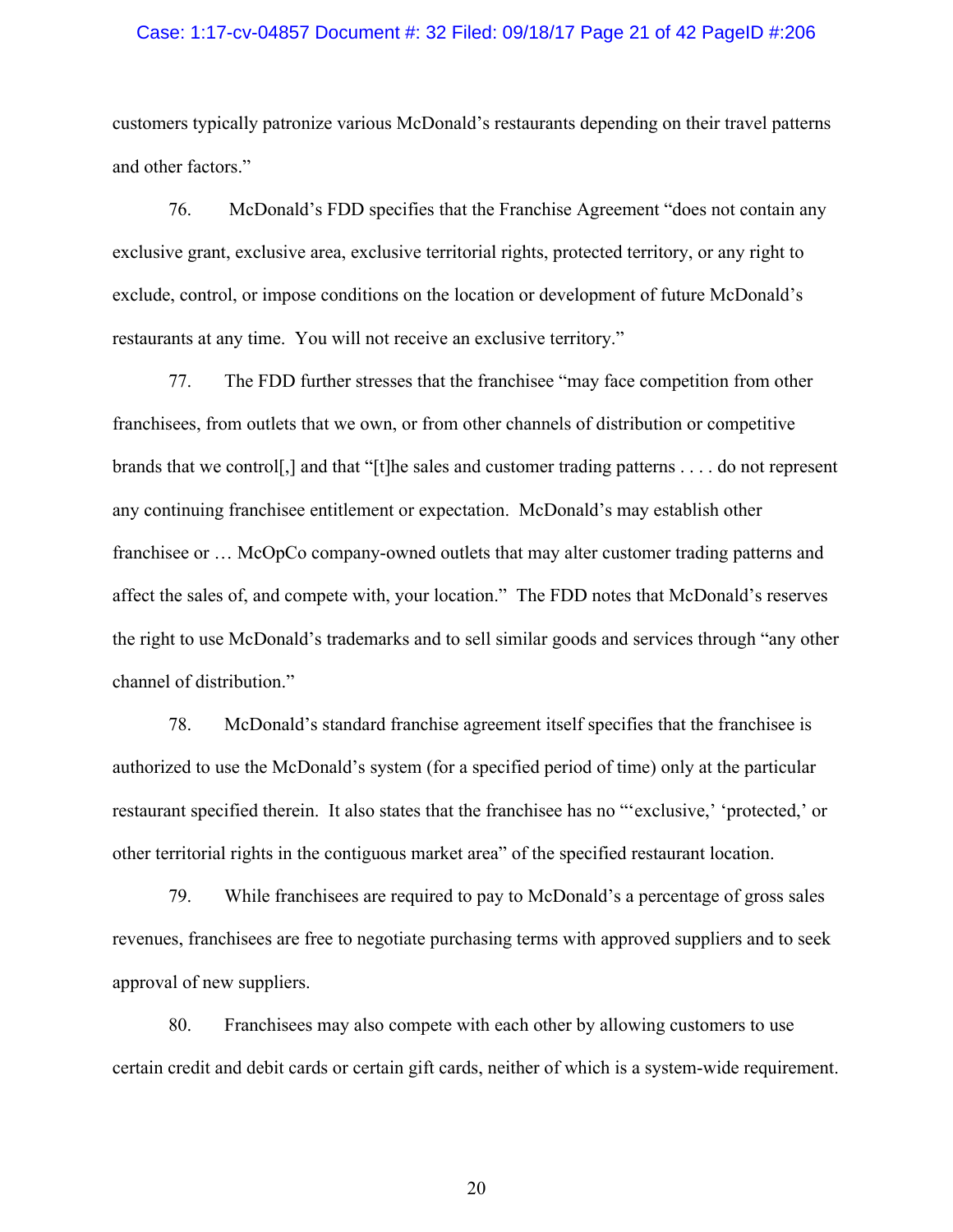#### Case: 1:17-cv-04857 Document #: 32 Filed: 09/18/17 Page 22 of 42 PageID #:207

81. A franchisee's profitability is a function of a number of inputs, including its cost of labor, which McDonald's specifically identifies as a franchisee operating expense. Franchisees are required to enroll present and future managers at McDonald's training centers, the travel cost and expense of which is borne by franchisees.

82. According to McDonald's Senior Director of U.S. Franchising, franchisees are responsible for the day-to-day operations of their restaurants, including employment matters and legal compliance.

83. But for the no-hire agreement, each McDonald's franchise (and McDonald's itself in its McOpCo stores) is its own economic decision-maker with respect to hiring, firing, staffing, promotions and employee wages. But for the no-hire agreement, each McDonald's franchise (and McDonald's itself) would compete with each other for the best-performing employees.

## **E. The "No Hire" Agreement**

84. While independent business owners should be encouraged to compete with each other for employees, McDonald's and its franchisees have agreed not to compete among each other for employees.

85. Franchises are made available on standardized terms, so a franchisee who enters into a franchise agreement knows that the same terms it has agreed-to also apply to other franchisees.

86. Until sometime in 2017, McDonald's and its franchisees entered into express contractual agreements forbidding competition for employees among franchisees and McDonald's company-owned stores. In particular, the standard language in McDonald's franchise agreements with all franchisees who executed franchise agreements prior to sometime in 2017 includes an express "no-solicit" and "no-hire" provision that prohibits franchisees from hiring employees of other McDonald's franchisees or of McDonald's or its subsidiaries.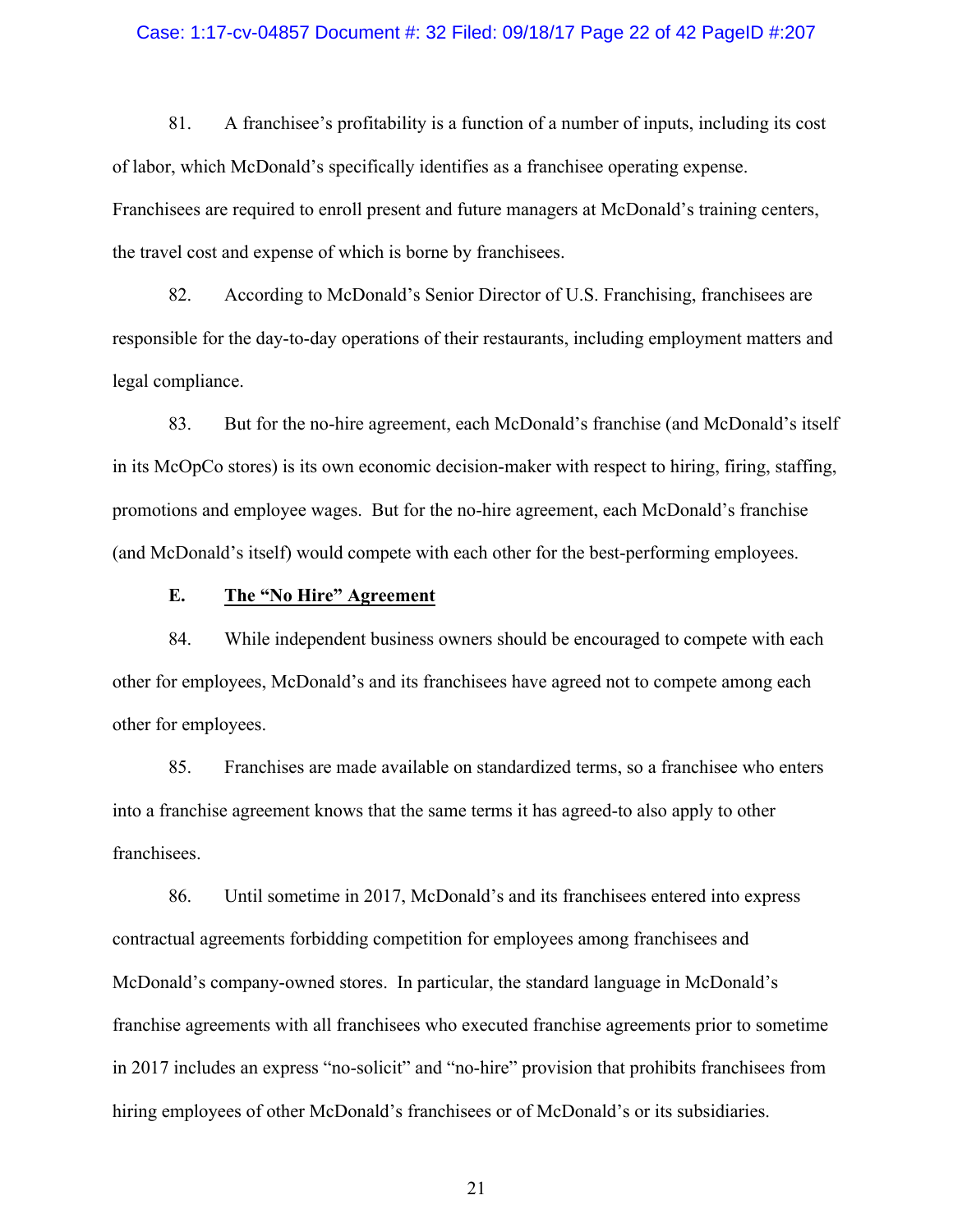87. The relevant provision from the McDonald's franchise agreement states:

*Interference With Employment Relations of Others.* During the term of this Franchise, Franchisee shall not employ or seek to employ any person who is at the time employed by McDonald's, any of its subsidiaries, or by any person who is at the time operating a McDonald's restaurant or otherwise induce, directly or indirectly, such person to leave such employment. This paragraph [] shall not be violated if such person has left the employ of any of the foregoing parties for a period in excess of six (6) months.

88. As described above, this provision was interpreted and enforced by McDonald's itself as applying not only to franchisee hiring, but also to McDonald's hiring in its companyowned McOpCo stores. Plaintiff applied for a position with a McOpCo store in Orlando, Florida, and was informed by a McDonald's corporate representative that the McOpCo store could neither interview nor hire her unless she was "released" by her employer, Bam-B.

89. According to the standard franchise agreement, any breach of this no-hire and nosolicitation provision would give McDonald's the right to seek judicial enforcement of its rights and remedies, including injunctive relief, damages, or specific performance. An uncured breach qualifies as sufficient reason for McDonald's to withhold approval of its consent to any assignment or transfer of the franchisee's interest in the franchise, and repeated breaches could constitute grounds for termination of the franchise.

90. The no-hire and no-solicitation provision quoted above appeared in the standard McDonald's franchise agreement appended to its 2013 FDD (with "Issuance Date" of May 1, 2013, "as amended October 25, 2013").

91. The no-hire and no-solicitation provision quoted above also appeared (unchanged) in the standard McDonald's franchise agreement appended to its 2014 FDD, amended in 2015 (with "Issuance Date" of May 1, 2014, "as amended" on both November 6, 2014 and January 25, 2015).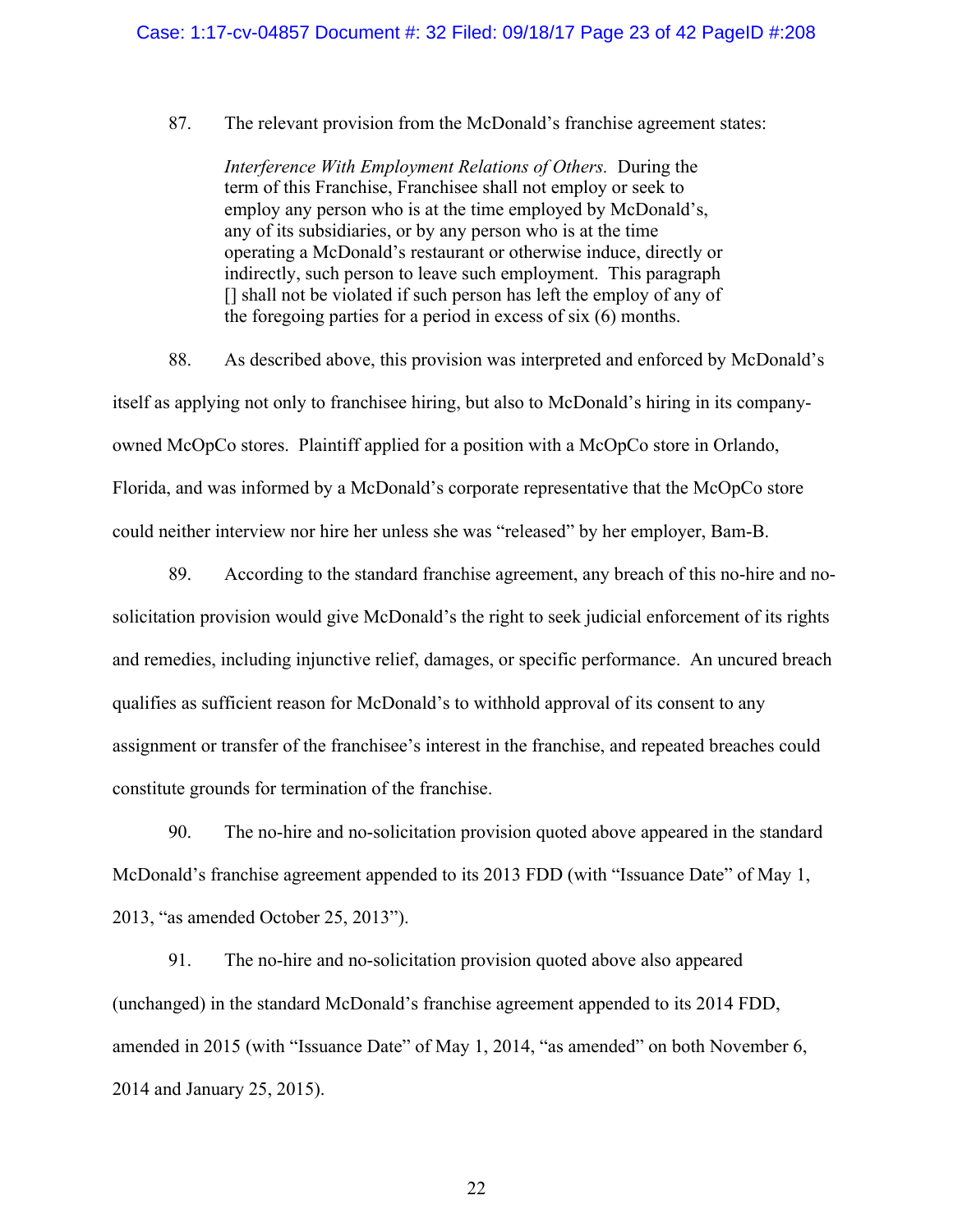#### Case: 1:17-cv-04857 Document #: 32 Filed: 09/18/17 Page 24 of 42 PageID #:209

92. In 2017, apparently after the filing of this lawsuit, McDonald's removed the nohire and no-solicitation provision from its standard franchise agreement. The no-hire and nosolicitation provision is no longer a part of the standard McDonald's franchise agreement appended to McDonald's current FDD. The current FDD states an "Issuance Date" of May 1, 2017, "as amended August 1, 2017." The current FDD disclosure of "Litigation – Pending Cases" includes a one-paragraph description of this lawsuit, which was filed on June 28, 2017.

93. At the beginning of 2017, McDonald's had more than 13,000 restaurants operating under existing franchise agreements. None of these franchisees executed the form of standard franchise agreement first issued in 2017 after the filing of this lawsuit. The franchise agreement executed by each such franchisee included the no-solicitation and no-hire provision quoted above.

94. Any new provisions of the 2017 standard franchise agreement (including the absence of the express no-hire and no-solicitation provision) do not govern McDonald's contractual franchise relationship with existing franchisees. Those franchisees are governed by the franchise agreements that they previously executed with McDonald's, typically with 20-year terms. Execution of a new franchise agreement typically requires the franchisee to pay a new franchise fee (currently \$45,000) for a new term, if approved by McDonald's.

95. The franchise agreement itself contains an integration clause stating that the agreement "constitutes the entire agreement between the parties and supersedes all prior and contemporaneous, oral or written, agreements or understandings of the parties." It states further that nothing in the agreement "is intended to disclaim the representations made in the [FDD] furnished to the Franchisee."

96. The FDD confirms that there are "No modifications generally" of the agreement, but that operations and training manuals may be subject to change. Further, "Only the terms of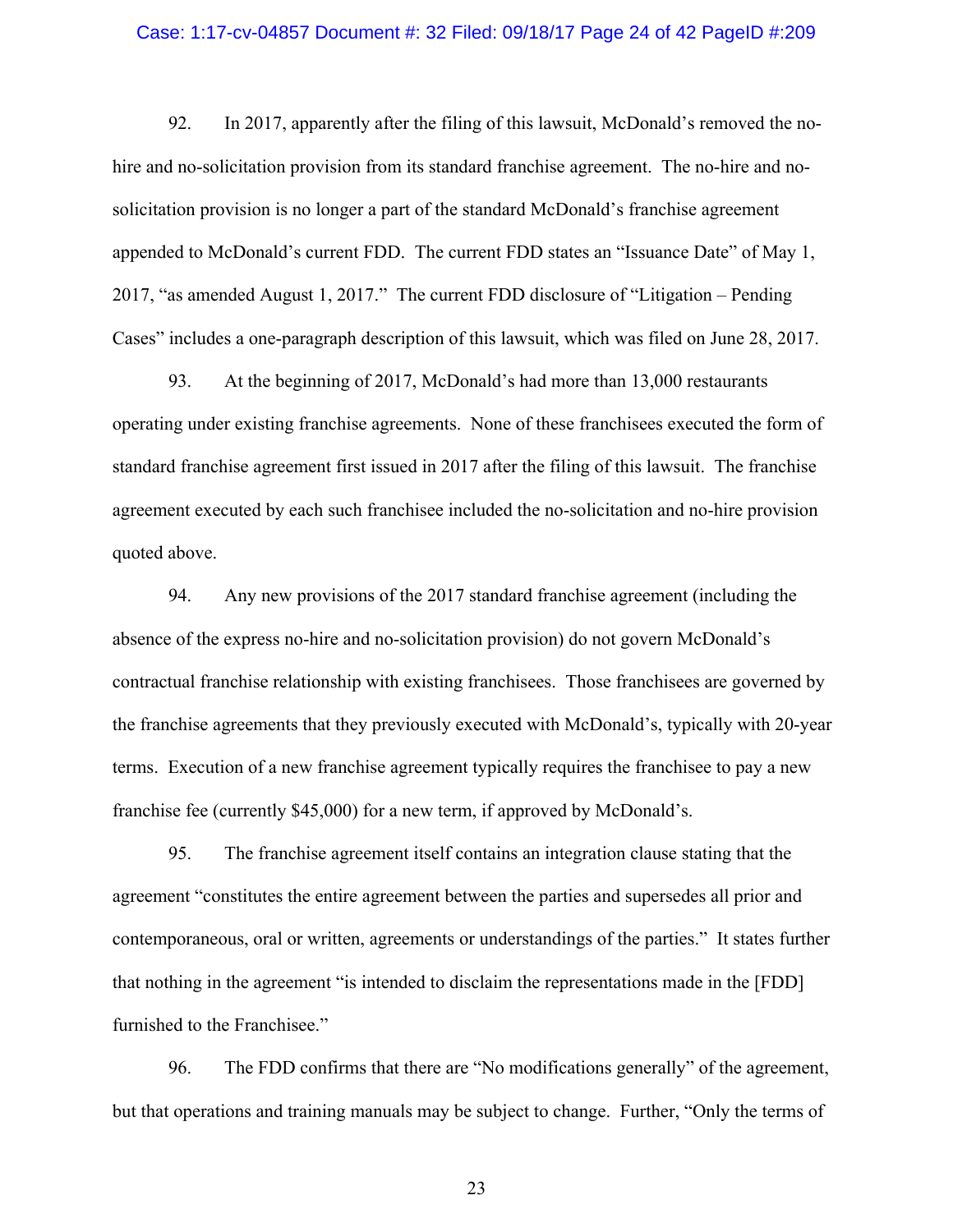#### Case: 1:17-cv-04857 Document #: 32 Filed: 09/18/17 Page 25 of 42 PageID #:210

the Franchise Agreement are binding (subject to state law)." The FDD also specifies that "Internal policies which McDonald's may apply and modify periodically in connection with decisions to develop new restaurants are not part of the Franchise Agreement and do not involve any contract right granted to [the franchisee]." Franchisees that executed franchise agreements prior to 2017 continue to be bound by the terms of those agreements.

## **F. Other Evidence of a Horizontal Agreement among Competing Franchisees and McDonald's**

97. Public corporate filings reveal that McDonald's admits that its success depends in part on its "System's ability to recruit, motivate and retain a qualified workforce to work in our restaurants in an intensely competitive environment" and the "[i]ncreased costs associated" with retaining qualified employees applies to its franchisees.

98. Employment applications available online for McDonald's restaurants ask applicants whether they have worked for McDonald's before. That question is separate and apart from the history of employment portion on the application. This helps the prospective employer easily flag current employees employed by competing McDonald's franchisees or McOpCo stores and prevents violation of the no-hire provision.

99. The "no-solicit" and "no-hire" agreement embodies norms that are widely accepted across the fast-food industry and familiar to franchisees. In advising new restaurant owners on how to hire their first general manager, one industry expert instructs that, "you have to be careful that you do not earn a reputation for stealing other people's employees."

100. The potential for broader collusion in franchise chains is clearly enhanced when no-poaching agreements are in place. Collusion is promoted when the no-poach agreements can be easily generated and monitored amongst a concentrated group of competitors who all stand to gain profits from the collusion while maintaining similar costs.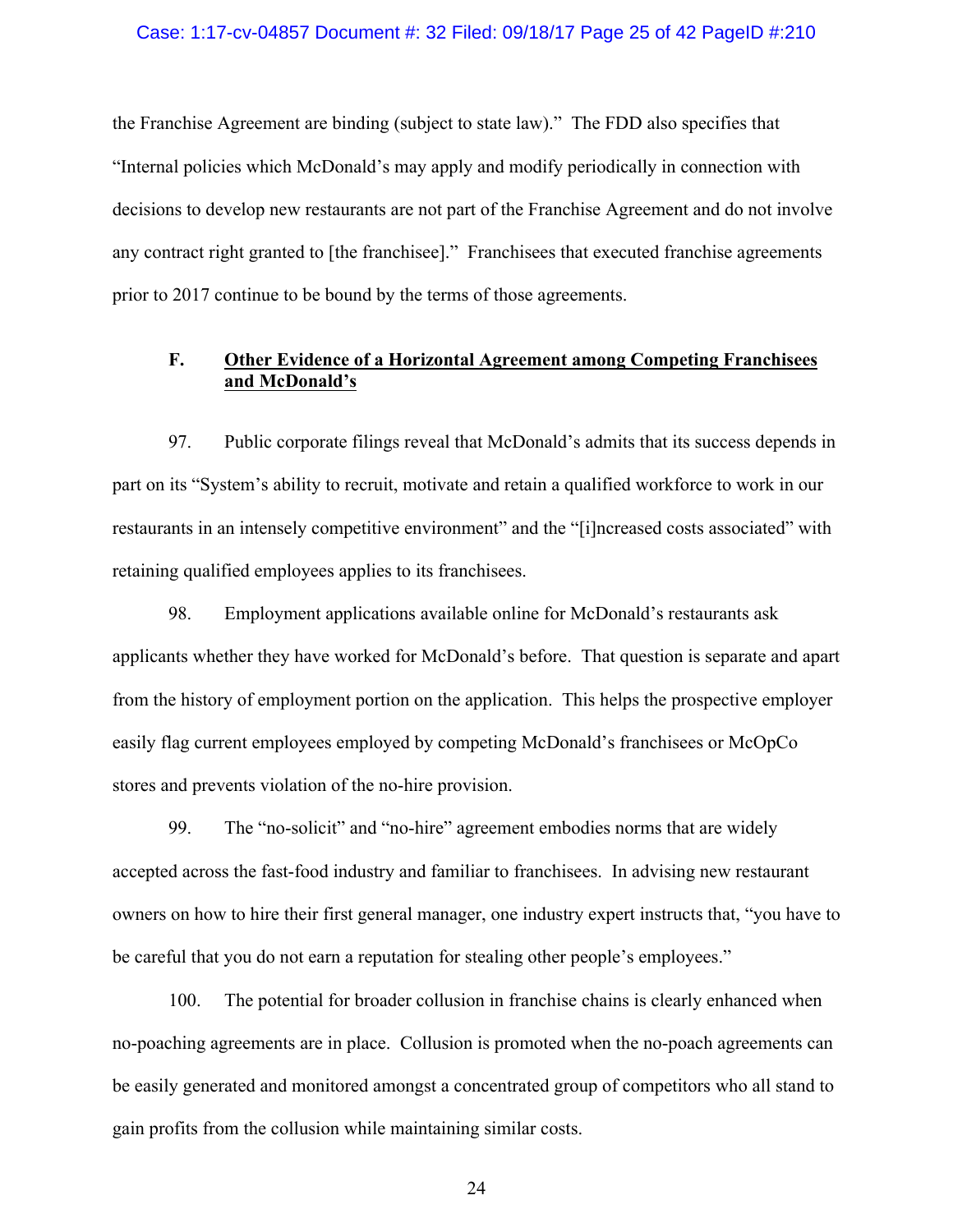#### Case: 1:17-cv-04857 Document #: 32 Filed: 09/18/17 Page 26 of 42 PageID #:211

101. Plaintiff was a direct victim of the "no-solicit" and "no-hire" agreement, in that it was adhered to by both a McOpCo McDonald's restaurant and by an independent franchise owner (Bam-B) in order to prevent Plaintiff from using competition to obtain a living wage, promotion opportunities, and find comparable and/or better employment. It was a McDonald's corporate employee (and not the manager of the Orlando McOpCo restaurant at which she applied) who informed Plaintiff that she could not be hired or even interviewed for the McOpCo restaurant position due to her employment at another McDonald's location.

## **G. The "No-Hire" Agreement Is Against the Independent Interests of the Franchisees and of the McOpCo Restaurants in their Capacity as Competitors**

102. This no-hire provision is short-sighted and ultimately not in the independent interests of the franchisees or the McOpCo restaurants in their capacity as competitors of each other, even though it is in the collective interest of the conspirators as a whole when acting together. Employees are critical to the success of McDonald's franchisees and McOpCo restaurants.

103. It is the sales in franchise-operated restaurants that brings the most revenue to McDonald's, so McDonald's profits hinge on the success or failure of its franchisees. A significant component of making the franchise profitable is hiring qualified, motivated, and superior employees.

104. Therefore, it is in the independent interest of each McDonald's franchisee to compete for the most talented and experienced restaurant employees.

105. By adhering to the no-hire agreement, franchisees and McOpCo restaurants artificially restrict their own ability to hire other employees in a manner that is inconsistent with their own unilateral economic interests. By acting in concert, however, they also artificially protect themselves from having their own employees poached by other franchises or locations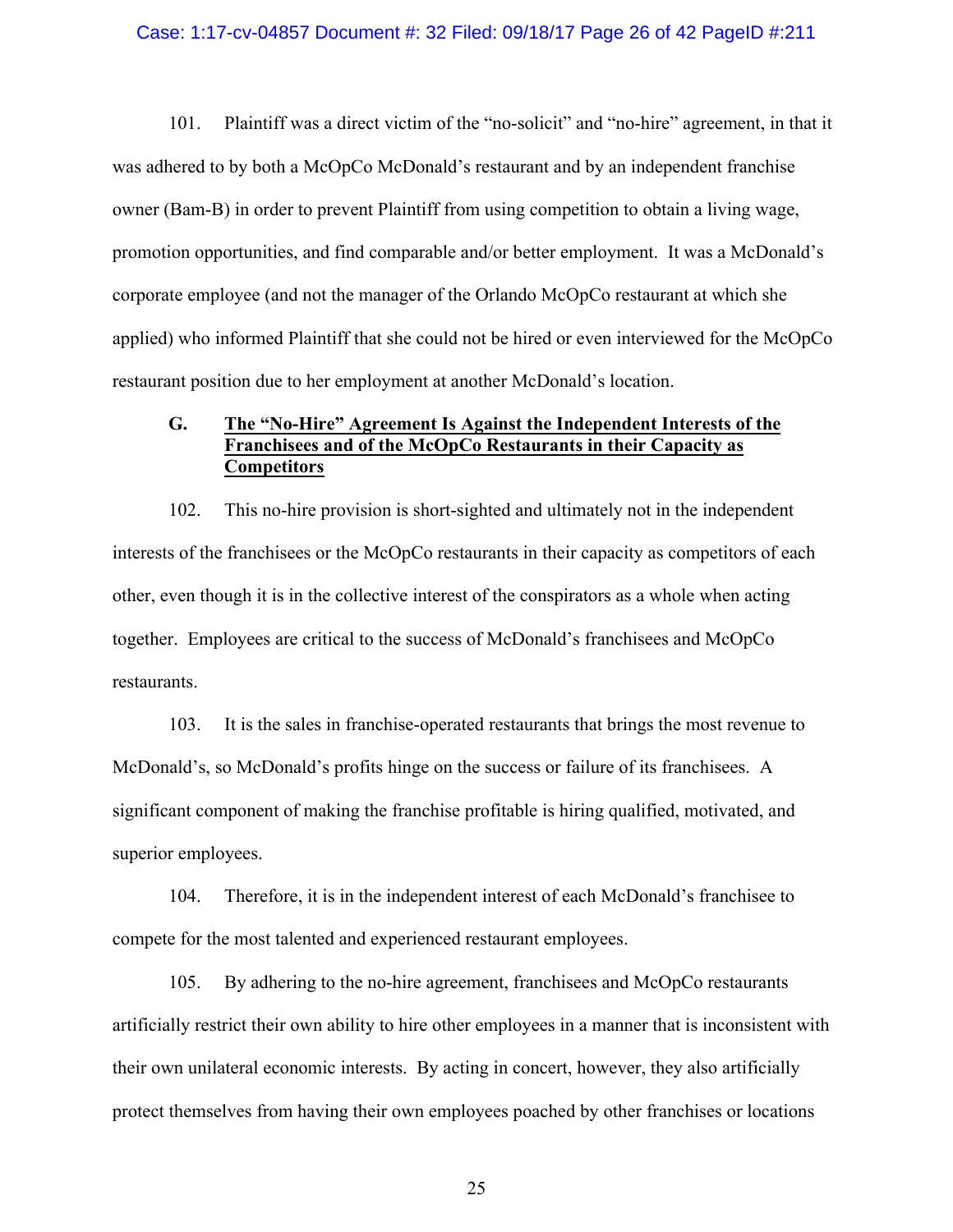#### Case: 1:17-cv-04857 Document #: 32 Filed: 09/18/17 Page 27 of 42 PageID #:212

that see additional value in those employees, such as their training, experience and/or work ethic. This allows franchisees or McOpCo restaurants to retain their best employees without having to pay market wages to these employees or compete in the market place relative to working conditions and promotion opportunities.

106. The "no-hire" agreement does not serve the interests of ensuring that McDonald's restaurants produce a quality product.

107. The "no-hire" agreement does not serve employees because it does not incentivize McDonald's franchisees and McOpCo restaurants to invest in higher wages, benefits, and working conditions. It also dis-incentivizes employees to perform their best work as their opportunities by doing so are limited. Alternatively, competition among employers helps actual and potential employees through higher wages, better benefits, or other terms of employment.

108. The "no-hire" agreement does not serve fast-food customers because it does not incentivize McDonald's franchisees or McOpCo restaurants to invest in training workers to improve the McDonald's food, experience and service.

109. Consumers can gain from competition among employers because a more competitive workforce may create more or better goods and services. Furthermore, unemployment has reached a 16-year low and job openings are at an all-time high, yet wage growth has remained surprisingly sluggish with fast-food workers relying on public assistance to supplement their income. Higher wages will lessen the strain on public benefits, benefiting all consumers.

## **H. Employment with Non-McDonald's Brands is Not a Reasonable Substitute for McDonald's Employees**

110. Consistent with Plaintiff's experience, online reviews for employment at McDonald's restaurants report that there was little or no way "to advance after working for nearly two years;" "management told [employees] they were easily replaceable;" "advancement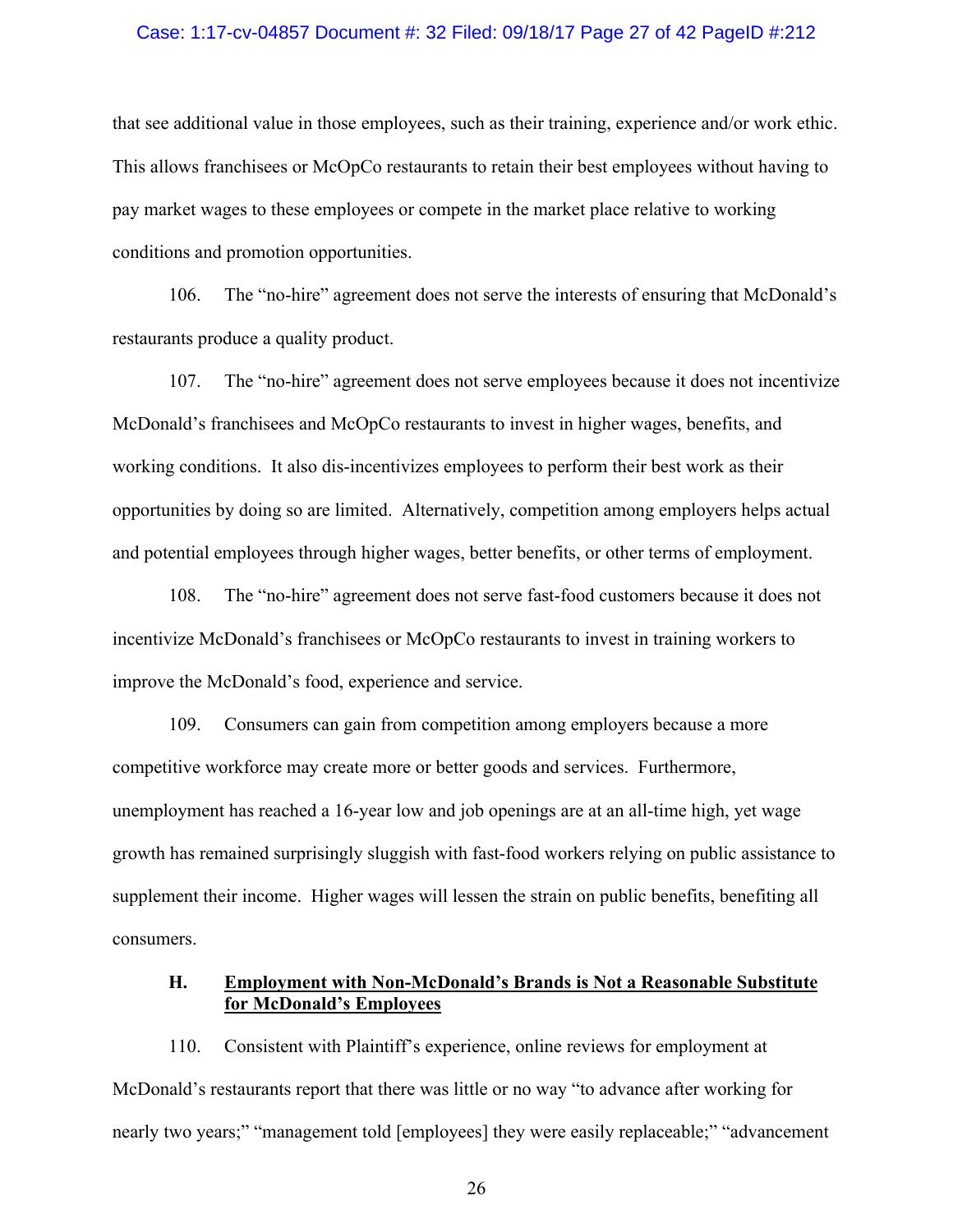#### Case: 1:17-cv-04857 Document #: 32 Filed: 09/18/17 Page 28 of 42 PageID #:213

never an option" and working at McDonald's offered "no real opportunity for advancement." That is all made possible by the "no-hire" prohibition. If franchisees and McOpCo restaurants had to either pay and promote good employees, or lose them to competitor locations, they would be forced to pay competitive wages and provide competitive promotion opportunities. However, because of the no-hire prohibition, and because the education, training and experience within the McDonald's enterprise are unique to McDonald's and not transferrable to other restaurants, McDonald's franchisees and McOpCo restaurants do not have to compete with non-McDonald's businesses for their employees except at the entry-level position.

111. Training, education, and experience within the McDonald's system are not transferrable to other restaurants for a number of reasons. McDonald's franchises utilize McDonald's own proprietary computer systems and platforms, including proprietary applications and data systems, which new franchises must purchase through McDonald's approved suppliers. Franchises electronically submit their store financial information to McDonald's via a separate proprietary web-based system. Experience with these systems is of little value to other restaurants.

112. McDonald's franchises also utilize proprietary store operating procedures, McDonald's methods of inventory control and bookkeeping/accounting procedures, and McDonald's-prescribed equipment. Training is also accomplished through proprietary curricula and systems. According to McDonald's Franchise Disclosure Document, training is designed to provide the "specific skill sets in the various facets of the conduct of a McDonald's restaurant, including such areas as equipment, standards, controls, and leading people." The Disclosure informs that it takes "approximately two years" to complete all of the learning plans from Shift Manager through General Manager.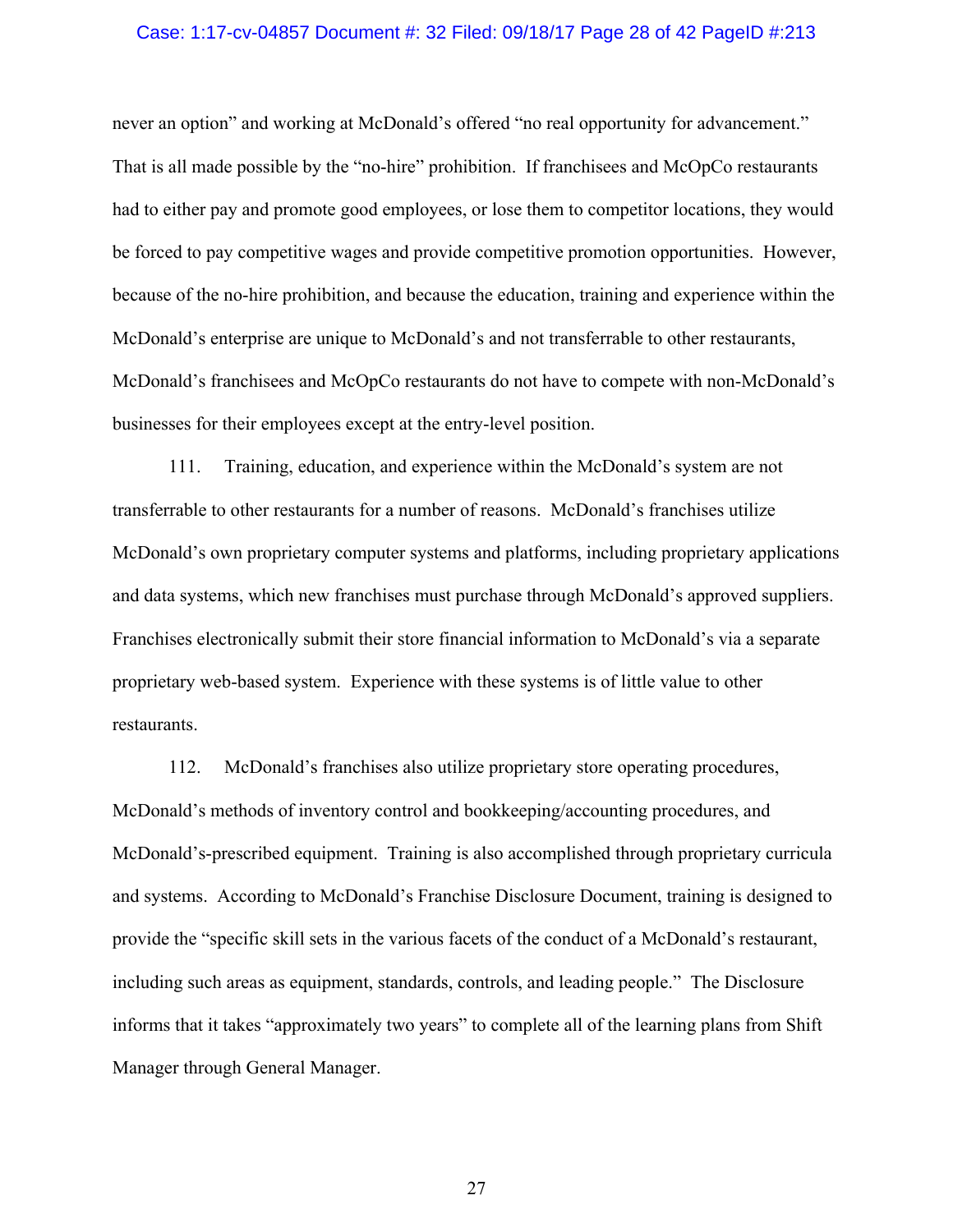#### Case: 1:17-cv-04857 Document #: 32 Filed: 09/18/17 Page 29 of 42 PageID #:214

113. A no-hire agreement like this one reduces workers' outside options and lowers their quit rate, increasing the share of net-returns captured by employers. Further, a franchisewide no-hire agreement increases the specificity of human capital investment, as training that is productive throughout the franchise chain can only be used at one franchisee under the agreement.

114. Because Plaintiff was unable to transfer her skills and experience to a competing McDonald's restaurant at significantly more money, her only option was to quit and start over at an entry-level job and salary in another industry.

## **I. Plaintiff and the Class Members Have Suffered Antitrust Injury**

115. Because of the "no-solicit" and "no-hire" agreement, Plaintiff and the putative class have suffered injury in the form of reduced wages and worsened working conditions.

116. Suppressed wages due to employers' agreement not to compete with each other is injury of the type the antitrust laws were intended to prevent and flows from that which makes the "no-hire" and "no-solicit" agreement unlawful.

## **CLASS ALLEGATIONS**

117. Plaintiff brings this action on her own behalf, and on behalf of a nationwide class pursuant to Federal Rules of Civil Procedure, Rules 23(a), 23(b)(2), and/or 23(b)(3).

Nationwide Class:

All persons in the United States who are current or former employees and/or managers at all McDonald's restaurants whether operated by McDonald's itself or by a McDonald's Franchisee.

118. Alternatively, Plaintiff brings this action on her own behalf, and on behalf of a Class of Florida residents pursuant to Rule  $23(a)$ ,  $23(b)(2)$ , and/or  $23(b)(3)$ .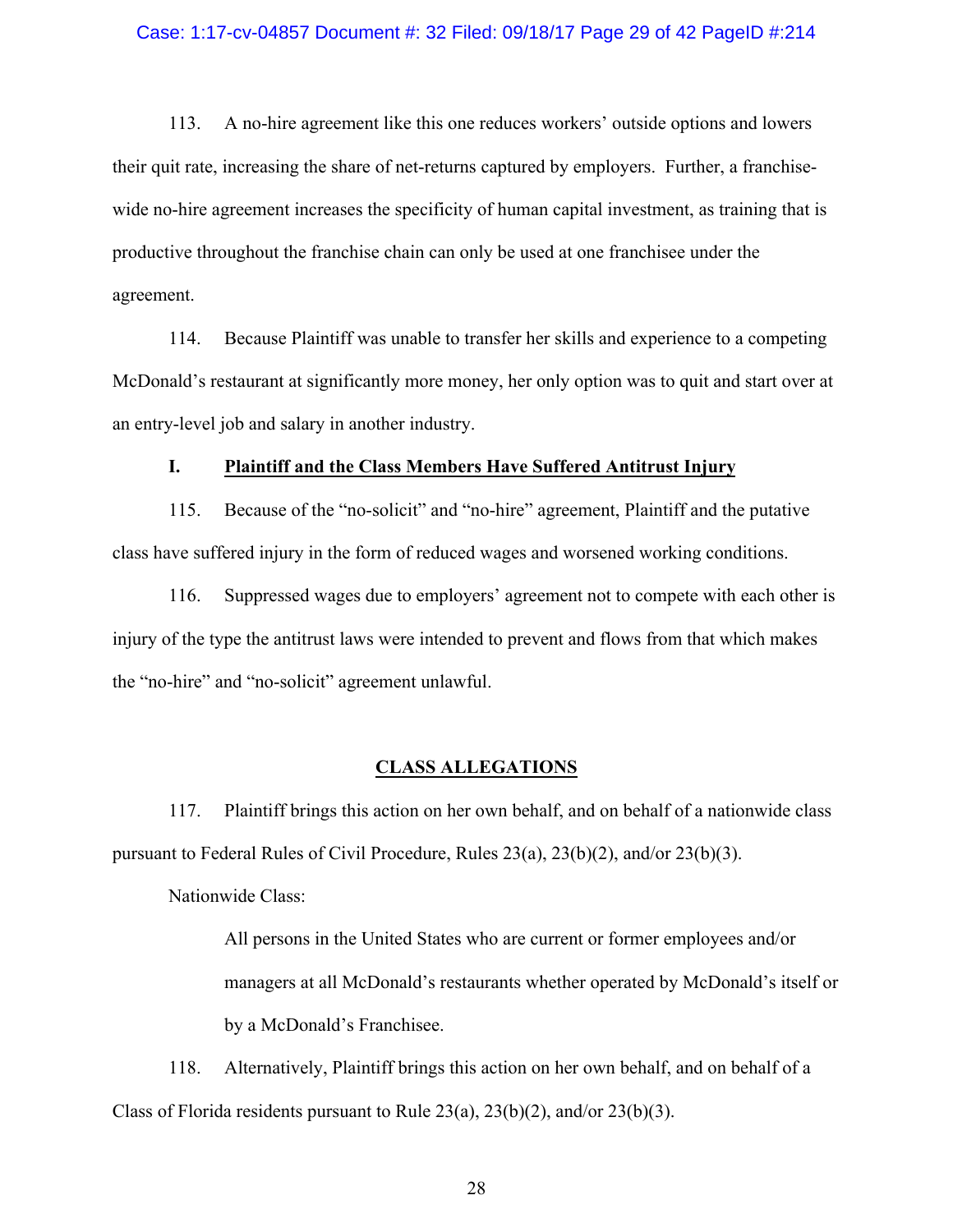Florida Class:

All persons in the State of Florida who are current or former employees and/or managers at all McDonald's restaurants whether operated by McDonald's itself or by a McDonald's Franchisee.

119. Except where necessary to differentiate, the Nationwide Class, the Florida Class, and their members shall be referred to herein as the "Class," the "Classes" or "Class Members." Excluded from the Classes are Defendant McDonald's, its affiliates, officers and directors, and the Judge(s) assigned to this case. Plaintiff reserves the right to modify, change, or expand the Class definitions on discovery and further investigation.

120. Numerosity: Upon information and belief, the Classes are so numerous that joinder of all members is impractical; there are over 14,000 McDonald's restaurants in the United States. While the exact number and identities of the individual Members of the Classes are unknown at this time, such information being in the sole possession of Defendant and obtainable by Plaintiff only through the discovery process, Plaintiff believes, and on that basis alleges, that thousands of Class Members are the subjects of the Class.

121. Existence and Predominance of Common Questions of Fact and Law: Common questions of fact and law exist as to all Members of the Class. These questions predominate over the questions affecting individual Class Members. These common legal and factual questions include, but are not limited to, whether:

- a. Defendant engaged in unlawful contracts, combinations, and/or conspiracies in restraint of trade and commerce;
- b. Defendant's conduct constituted unfair competition;
- c. Defendant's conduct constituted unlawful, unfair, and fraudulent business acts and practices;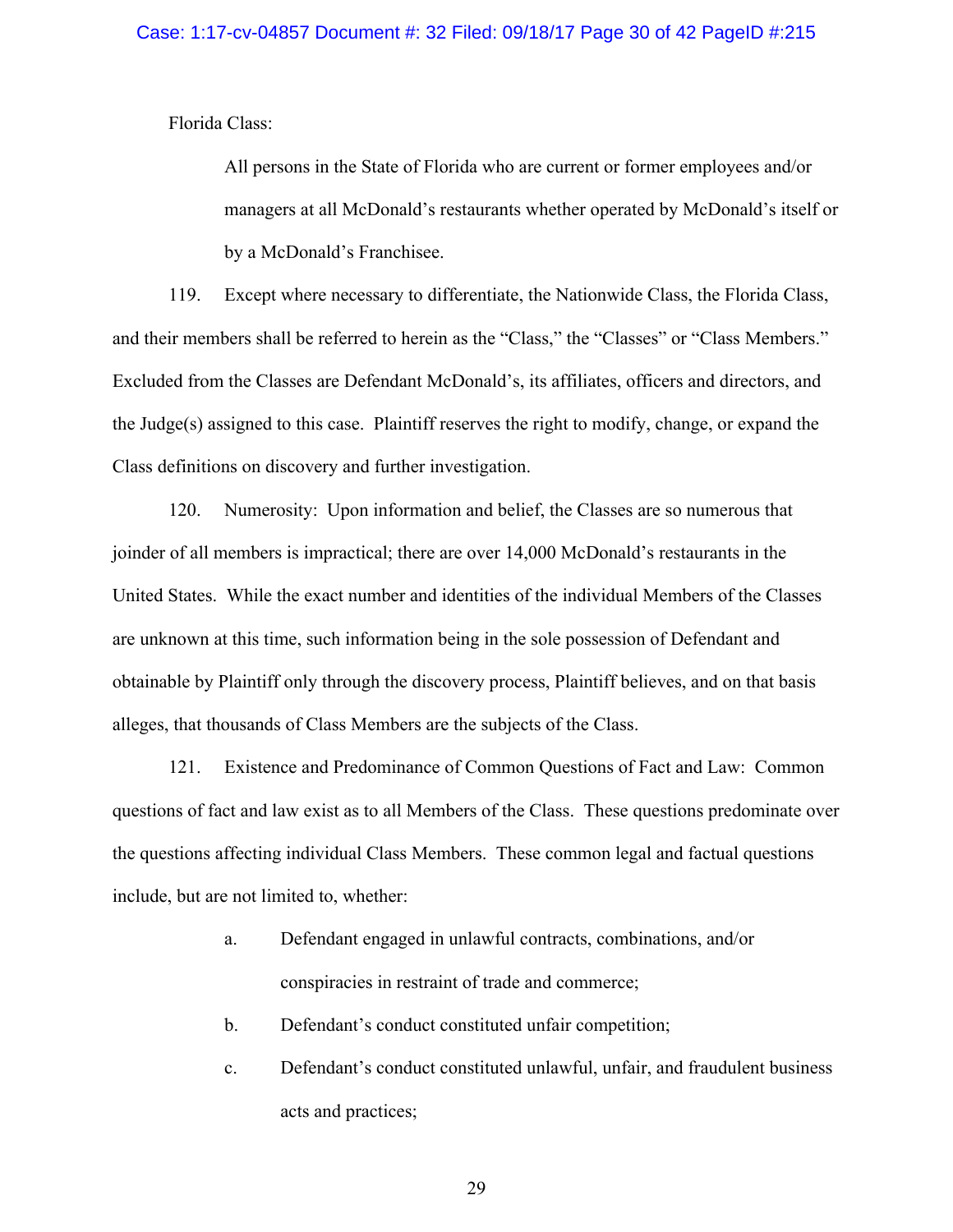- d. Defendant violated the Sherman Antitrust Act, 15 U.S.C. §§ 1, *et seq.*;
- e. Defendant violated the Illinois Antitrust Act, 740 ILCS 10/1, *et seq.*;
- f. Defendant violated the Illinois Consumer Fraud and Deceptive Business Practices Act, 815 ILCS 505/1, *et seq.*;
- g. Defendant should be required to disclose the existence of such agreements, contracts, combinations, and/or conspiracies;
- h. Plaintiff and Class Members are entitled to damages, restitution, restitutionary disgorgement, equitable relief, and/or other relief; and
- i. The amount and nature of such relief to be awarded to Plaintiff and the Class.

122. Typicality: All of Plaintiff's claims are typical of the claims of the Class inasmuch as Plaintiff was a McDonald's franchisee restaurant manager/employee, and each Member of the Class either was or is a McDonald's owned or franchisee restaurant employee/manager subject to the same agreements and rules as Plaintiff. Further, Plaintiff and all the Members of the Class sustained the same monetary and economic injuries of being subjected to artificial suppression of compensation, wages, benefits, and growth opportunity, and the remedy sought for each is the same in which Plaintiff seeks relief against Defendant for herself and all absent Class Members.

123. Adequacy: Plaintiff is an adequate representative because her interest does not conflict with the interest of the Classes that she seeks to represent, she has retained counsel competent and highly experienced in complex Class Action litigation, and she intends to prosecute this action vigorously. The interest of the Class will be fairly and adequately protected by Plaintiff and her counsel.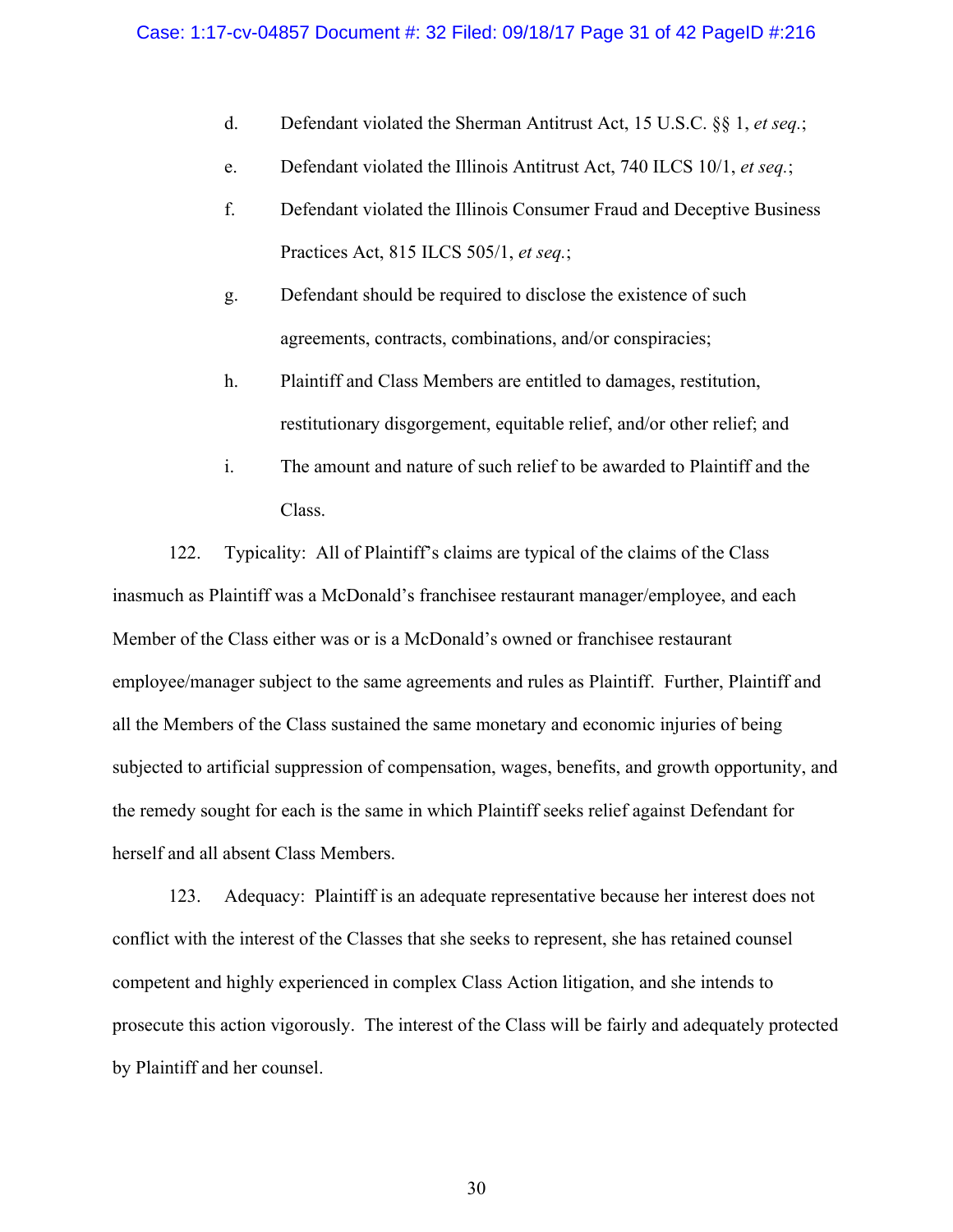#### Case: 1:17-cv-04857 Document #: 32 Filed: 09/18/17 Page 32 of 42 PageID #:217

124. Superiority: A class action is superior to all other available means of fair and efficient adjudication of the claims of Plaintiff and members of the Classes. The injuries suffered by each individual Class Member are relatively small in comparison to the burden and expense of the individual prosecution of the complex and extensive litigation necessitated by Defendant's conduct. It would be virtually impossible for members of the Classes individually to redress effectively the wrongs done to them. Even if the Members of the Classes could afford such individual litigation, the court system could not. Individualized litigation presents a potential for inconsistent or contradictory judgments. Individualized litigation increases the delay and expense to all parties, and to the court system, presented by the complex legal and factual issues of the case. By contrast, the class action device presents far fewer management difficulties, and provides the benefits of single adjudication, an economy of scale, and comprehensive supervision by a single court. Upon information and belief, Members of the Classes can be readily identified and notified based on, inter alia, Defendant's employment records and franchisees' records.

125. Defendant has acted, and refuses to act, on grounds generally applicable to the Classes, thereby making appropriate final equitable relief with respect to the Classes as a whole.

#### **CLAIMS FOR RELIEF**

# **COUNT I: VIOLATIONS OF SECTION 1 OF THE SHERMAN ACT 15 U.S.C. § 1,** *et seq.*

(By Plaintiff on Behalf of the Nationwide Class and, Alternatively, the Florida Class)

126. Plaintiff, on behalf of herself and all others similarly situated, re-alleges and incorporates by reference the allegations contained in the preceding and succeeding paragraphs of this Complaint, and further alleges against Defendant as follows: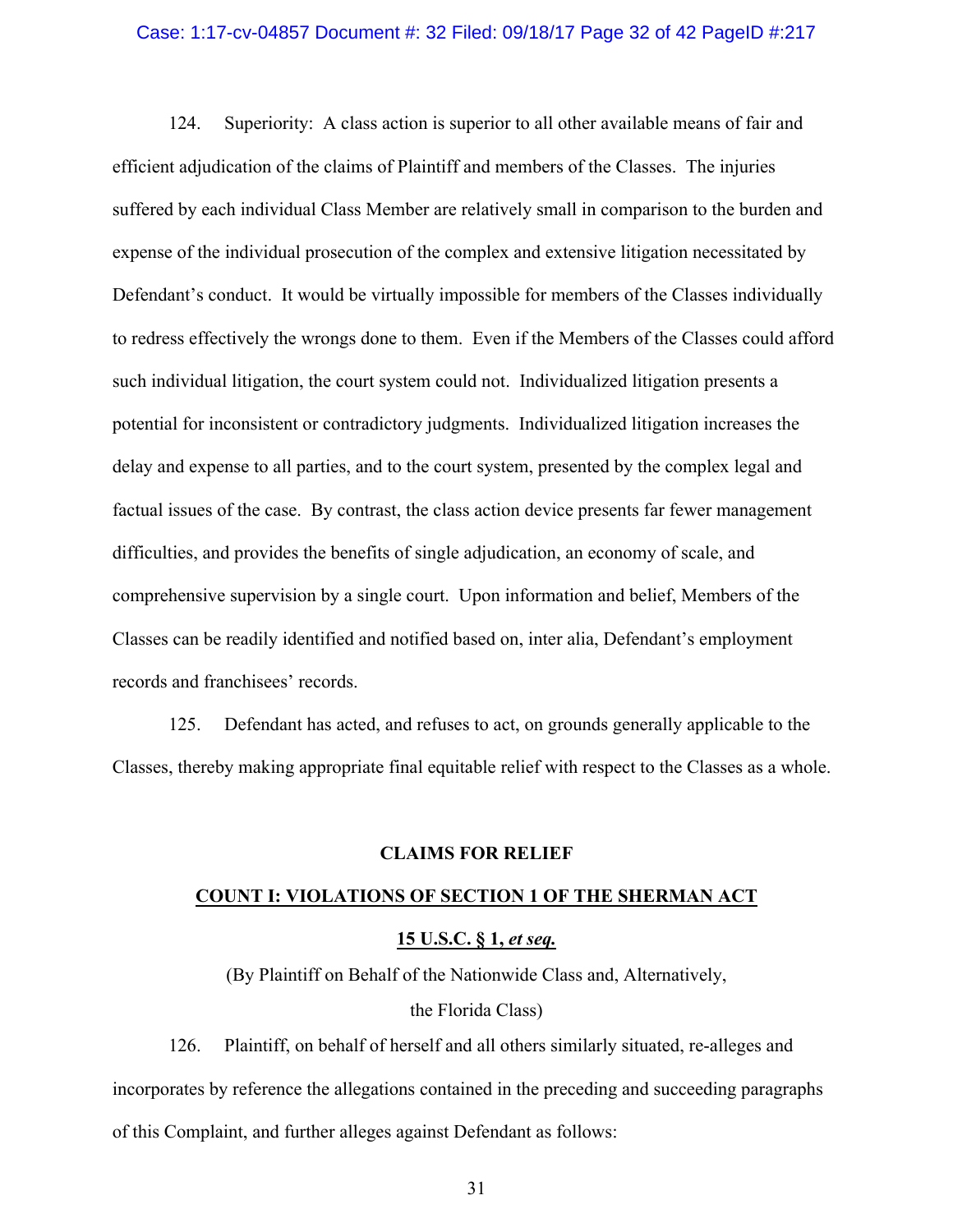#### Case: 1:17-cv-04857 Document #: 32 Filed: 09/18/17 Page 33 of 42 PageID #:218

127. Beginning no later than 2013, Defendant entered into and engaged in unlawful contracts, combinations in the form of trust or otherwise, and/or conspiracies in restraint of trade and commerce in violation of Section 1 of the Sherman Act, 15 U.S.C. § 1, *et seq*.

128. Defendant engaged in predatory and anticompetitive behavior by restricting competition among and between business franchisees and itself in McOpCo restaurants, which unfairly suppressed employee wages, and unreasonably restrained trade.

129. Defendant's conduct included concerted efforts, actions and undertakings among the Defendant and franchisee owners with the intent, purpose and effect of: (a) artificially suppressing the compensation of Plaintiff and Class Members; (b) eliminating competition among Defendant and franchise owners for skilled labor; and (c) restraining employees' ability to secure better compensation, advancement, benefits, and working conditions.

130. Defendant perpetrated the scheme with the specific intent of lowering costs to the benefit of Defendant and franchise owners.

131. Defendant's conduct in furtherance of its contracts, combinations and/or conspiracies were authorized, ordered, or done by its respective officers, directors, agents, employees, or representatives while actively engaging in the management of Defendant's affairs.

132. Plaintiff and Class Members have received lower compensation from Defendant and independent franchise businesses than they would otherwise would have received in the absence of Defendant's unlawful conduct and, as a result, have been injured in their property and have suffered damages in an amount according to proof at trial.

133. Defendant's contracts, combinations, and/or conspiracies are per se violations of Section 1 of the Sherman Act.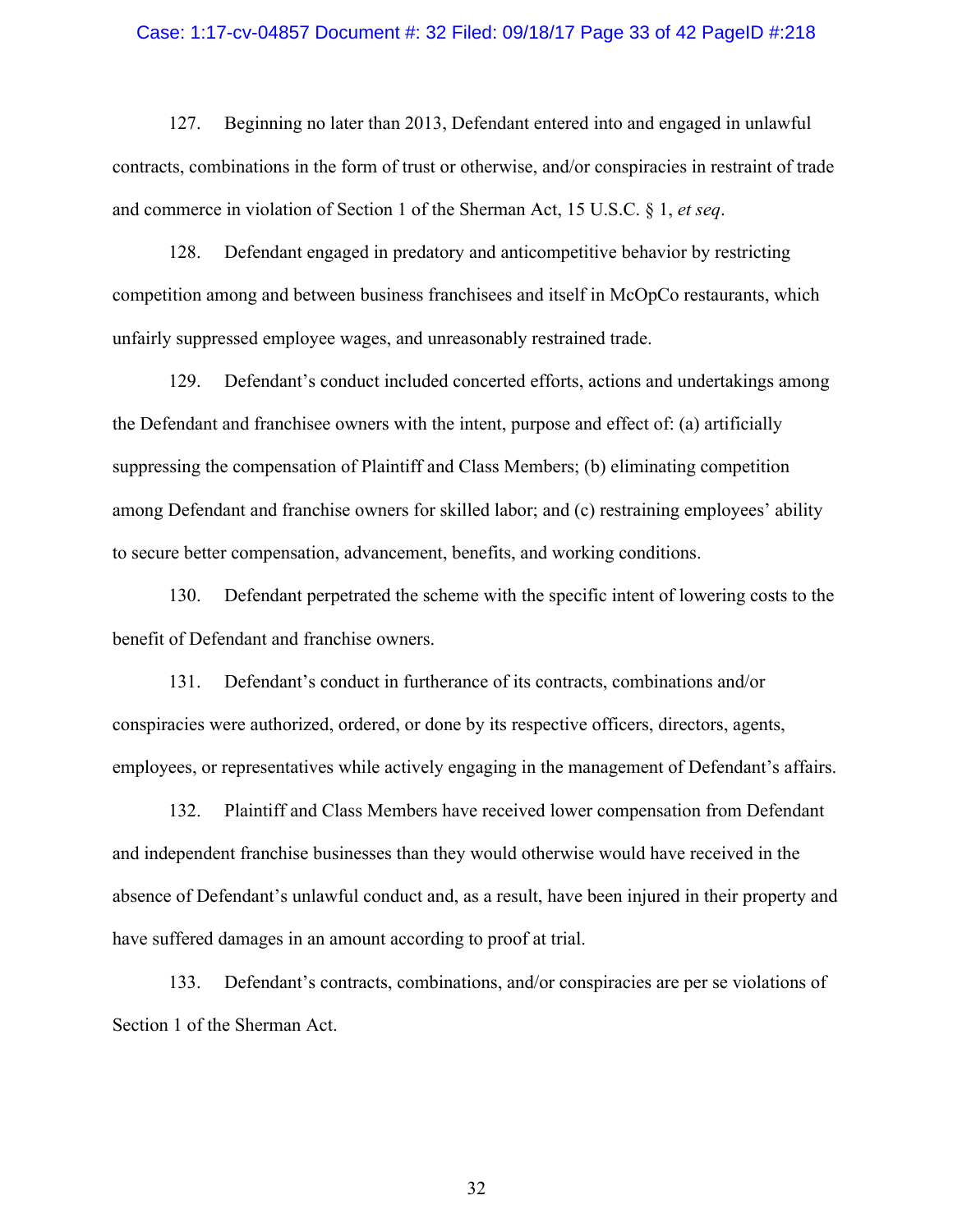#### Case: 1:17-cv-04857 Document #: 32 Filed: 09/18/17 Page 34 of 42 PageID #:219

134. In the alternative, Defendant is liable under a "quick look" analysis where an observer with even a rudimentary understanding of economics could conclude that the arrangements in question would have an anticompetitive effect on customers and markets.

135. Defendant's contracts, combinations, and/or conspiracies have had a substantial effect on interstate commerce.

136. As a direct and proximate result of Defendant's contract, combination, and/or conspiracy to restrain trade and commerce, Plaintiff and Class Members have suffered injury to their business or property and will continue to suffer economic injury and deprivation of the benefit of free and fair competition.

137. Plaintiff and the Class Members are entitled to treble damages, attorneys' fees, reasonable expenses, and costs of suit for the violations of the Sherman Act alleged herein.

## **COUNT II: VIOLATIONS OF THE ILLINOIS ANTITRUST ACT**

## **740 ILCS 10/1,** *et seq.*

(By Plaintiff on Behalf of the Nationwide Class and, Alternatively, the Florida Class)

138. Plaintiff, on behalf of herself and all others similarly situated, re-alleges and incorporates by reference the allegations contained in the preceding and succeeding paragraphs of this Complaint, and further alleges against Defendant as follows:

139. Defendant engaged in unlawful contracts, combinations, and/or conspiracies in restraint, trade or commerce in violation of Illinois Antitrust Act, 740 ILCS 10/1, *et seq*.

140. As alleged above, Defendant engaged in predatory and anticompetitive behavior to not solicit restaurant-based employees and/or managers from other McDonald's restaurants.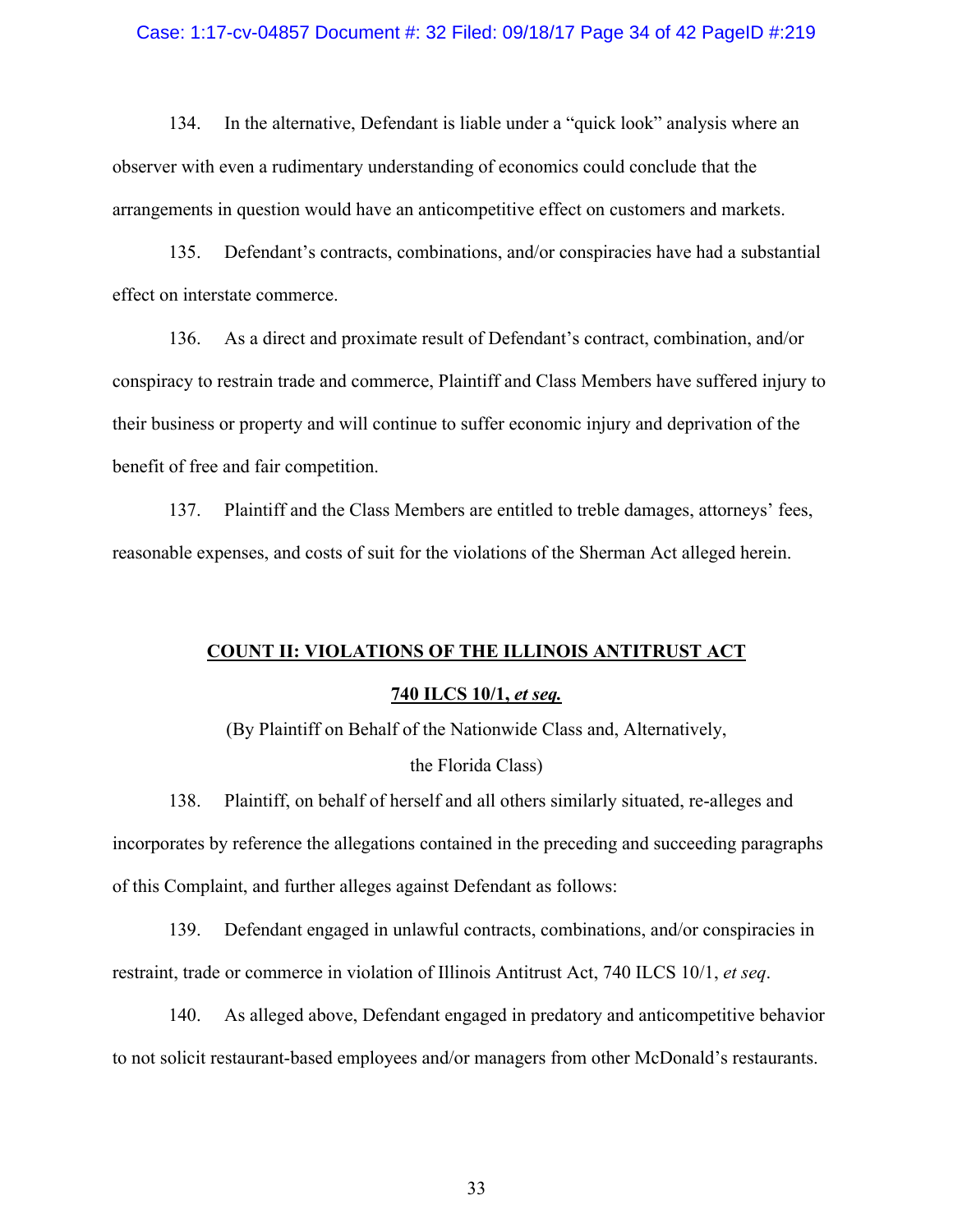#### Case: 1:17-cv-04857 Document #: 32 Filed: 09/18/17 Page 35 of 42 PageID #:220

The no-hire agreements were unknown to workers and were not an agreement involving traditional labor disputes traditionally subject to state and federal labor laws.

141. Defendant's specific intent has been to substantially lessen competition in the market for employee and/or manager positions among McDonald's restaurants and limit the compensation, benefits, and opportunities for such positions.

142. A substantial amount of trade and commerce has been affected and will continue to be affected, in the market for McDonald's employees and/or managers as a result of Defendant's unreasonable restraint of trade and commerce.

143. A substantial portion of Defendant's behavior constituting the violations alleged above occurred in the State of Illinois and has had a substantial impact of trade or commerce within the State of Illinois.

144. As alleged above, Defendant's contract, combination, and/or conspiracy constitutes unreasonable restraints on trade and commerce, all of which are per se violations of the Illinois Antitrust Act, 740 ILCS 10/3, *et seq*., or in the alternative, violations under the rule of reason.

145. As a direct and proximate result of Defendant's contract, combination, and/or conspiracy to restrain trade and commerce, Plaintiff and Class Members have suffered injury to their business or property and will continue to suffer economic injury and deprivation of the benefit of free and fair competition.

146. Plaintiff and the Class Members are entitled to treble damages, attorneys' fees, reasonable expenses, and costs of suit for the violations of the Illinois Antitrust Act alleged herein.

# **COUNT III: VIOLATIONS OF THE ILLINOIS CONSUMER FRAUD AND DECEPTIVE BUSINESS PRACTICES ACT**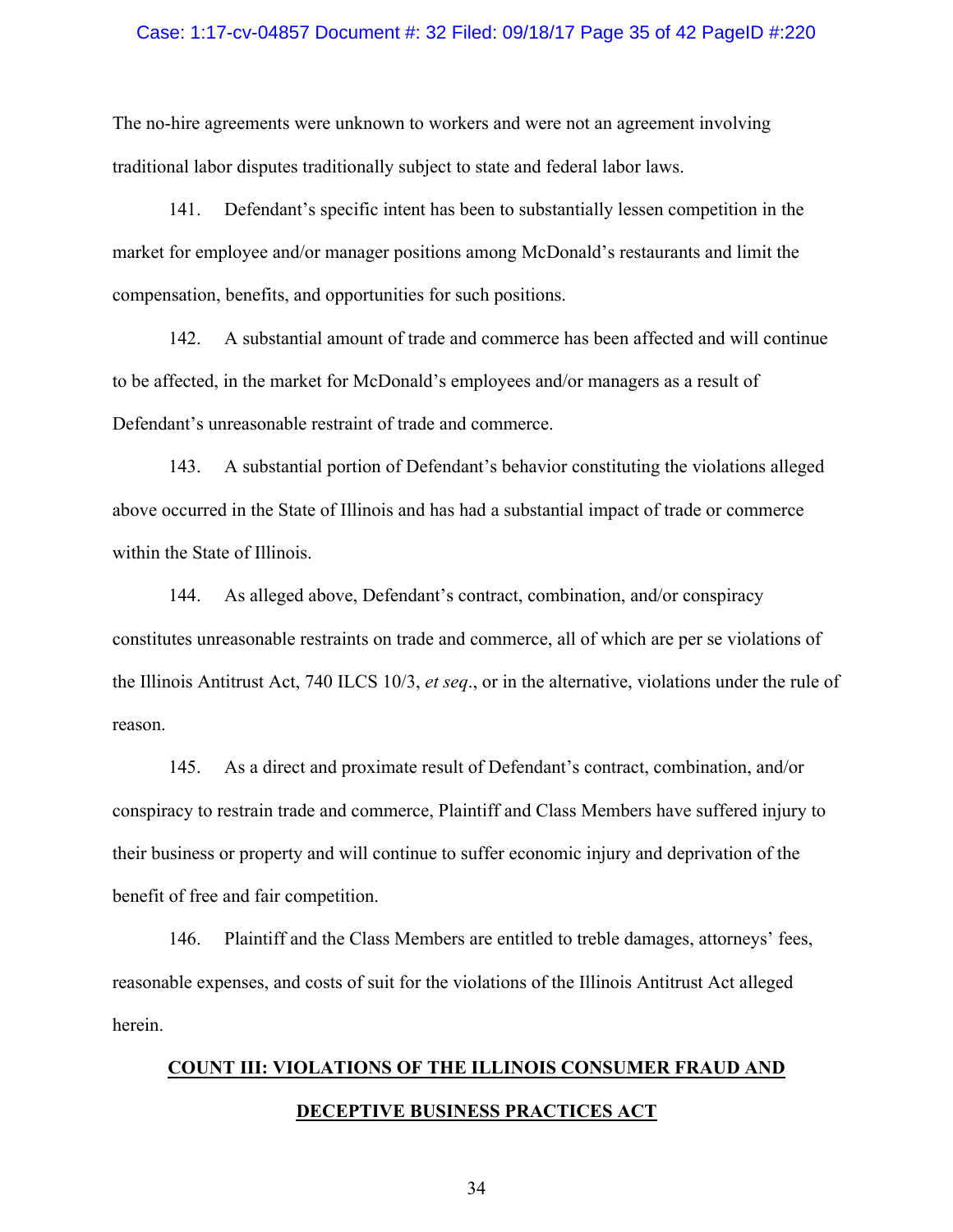## **815 ILCS 505/1,** *et seq.*

(By Plaintiff on Behalf of the Nationwide Class or, Alternatively,

## the Florida Class)

147. Plaintiff, on behalf of herself and all others similarly situated, re-alleges and incorporates by reference the allegations contained in the preceding and succeeding paragraphs of this Complaint, and further alleges against Defendant as follows:

148. At all times relevant, Plaintiff, the Class, and Defendants are all persons within the meaning of 815 ILCS  $505/1(c)$ .

149. At all relevant times, Plaintiff and the Class are consumers within the meaning of 815 ILCS 505/1(e). Plaintiff and the Class are consumers within the meaning of the Illinois Consumer Fraud Act given that Defendant's practices were addressed to the market generally and/or otherwise implicate consumer protection issues, including, but not limited to, the fact that a lack of competitive workforce in the franchise industry prevents better goods and services, restricts wages and mobility of the workforce, creates a strain on public assistance, and thereby affects all consumers generally.

150. At all times material, Defendant's acts and omissions occurred in the course of trade and commerce within the meaning of 815 ILCS 505/1(f).

151. Section 2 of the Illinois Consumer Fraud Act provides, in relevant part:

Unfair methods of competition and unfair or deceptive acts or practices, including but not limited to the use of or employment of any deceptive, fraud, false pretense, false promise, misrepresentation or the concealment, suppression or omission of any material fact, with intent that others rely upon the concealment, suppression or omission of such material fact, or the use of employment of any practice described in Section 2 of the "Uniform Deceptive Trade Practices Act," approved August 5, 1965, in the conduct of any trade or commerce are hereby declared unlawful whether any person has in fact been misled, deceived or damaged thereby. In construing this section consideration shall be given to the interpretations of the Federal Trade Commission and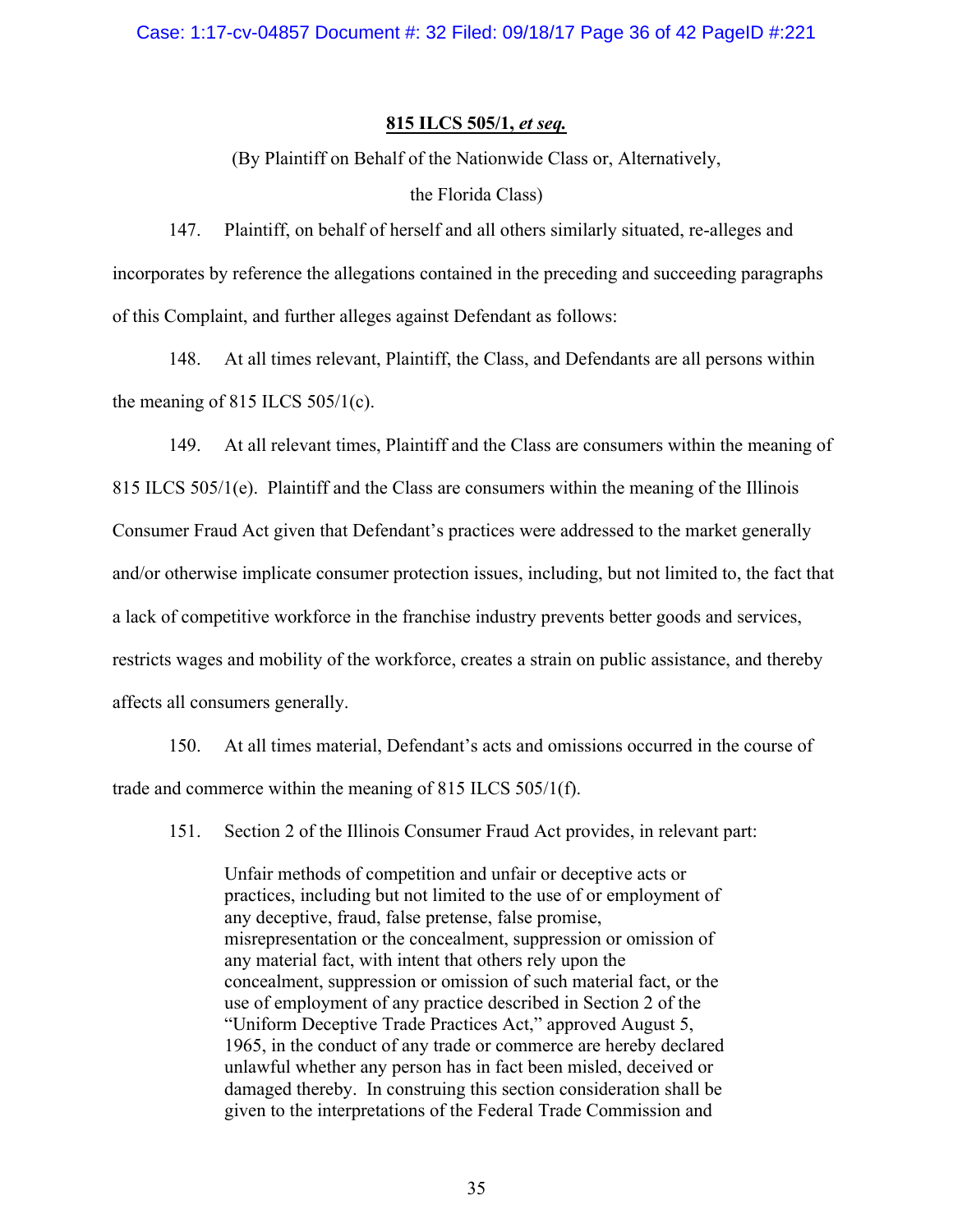#### Case: 1:17-cv-04857 Document #: 32 Filed: 09/18/17 Page 37 of 42 PageID #:222

the federal courts relating to Section 5(a) of the Federal Trade Commission Act.

815 ILSC 505/1 (footnotes omitted).

152. Defendant's actions to restrain trade and fix the total compensation of the Class Members constitutes unfair competition and unlawful, unfair, and fraudulent business acts and practices in violation of the Illinois Consumer Fraud and Deceptive Business Practices Act, 815 ILCS 505/1, *et seq*.

153. Defendant illegally participated in an agreement among competitors that restrained employees from engaging in a lawful profession, trade, or business. Defendant perpetrated the scheme with the purpose of fixing lower costs to the benefit of Defendant and franchise owners.

154. Defendant has committed unfair or deceptive acts by engaging in the acts and practices alleged herein. Defendant's conduct included concerted efforts, actions and undertakings among the Defendant and franchise owners with the intent, purpose and effect of: (a) creating and carrying out restrictions in trade and commerce; (b) artificially suppressing the compensation of Plaintiff and Class Member; (c) eliminating competition among Defendant and franchise owners for skilled labor; (d) restraining employees' ability to secure better compensation, advancement, benefits, and working conditions; (e) fixing the compensation of Class Members at artificially low levels; and (f) creating a burden on public assistance, constituting unfair competition and unlawful, unfair, and fraudulent business acts and practices within the meaning of the Illinois Consumer Fraud and Deceptive Business Practices Act, 815 ILCS 505/1, *et seq*. Defendant's conduct violates public policy by unfairly suppressing employee wages, and unreasonably restrained trade, and Plaintiff and the Class were unaware of the "nohire" clause and had no choice but to submit, thereby preventing Plaintiff and the Class from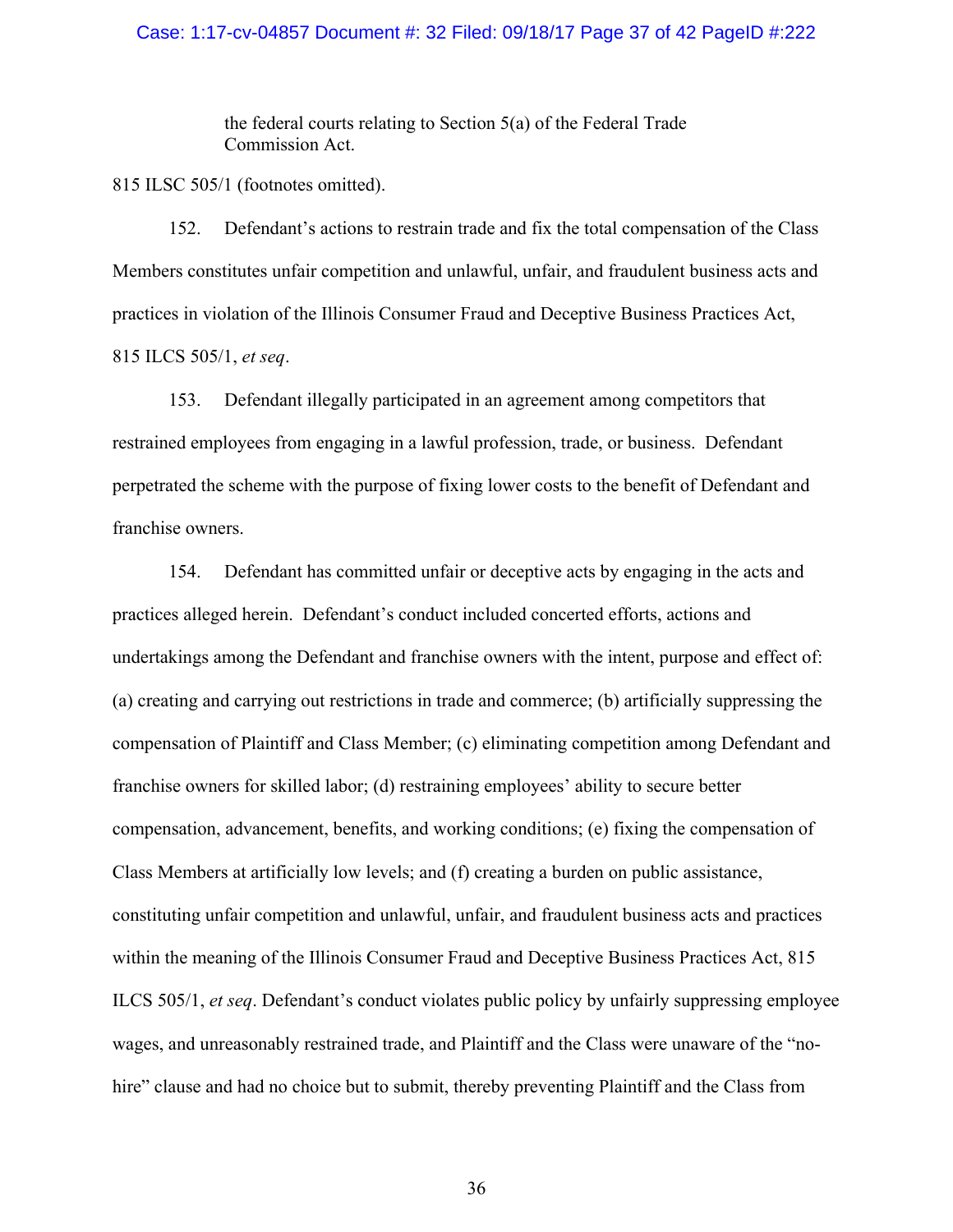#### Case: 1:17-cv-04857 Document #: 32 Filed: 09/18/17 Page 38 of 42 PageID #:223

negotiating better wages and conditions, causing substantial injury by interfering with prospective relations and stifling competition.

155. Defendant's conduct, individually and in concert as alleged above and herein is immoral, unethical, oppressive, unjust, unconscionable and unscrupulous, and caused and continues to cause substantial economic injury to Plaintiff and the Class.

156. Defendant's conduct is driven by greed, profiteering, and conspiracy to artificially suppress the supply and demand for workers to the detriment of Plaintiff and the Class as alleged herein.

157. Defendant intended that Plaintiff and the Class rely on material misrepresentations, deceptions, unfair practices, and/or omissions alleged herein.

158. Defendant's unfair and deceptive conduct are willful and wanton, constitute intentional violations of the relevant statutes.

159. As a result of Defendant's violations of the Illinois Consumer Fraud and Deceptive Business Practices Act, Defendant has unjustly enriched itself at the expense of Plaintiff and the Classes. The unjust enrichment continues to accrue as the unlawful, unfair, and fraudulent business acts and practices continue.

160. The conduct is unfair, unlawful, or unconscionable under Illinois law.

161. To prevent their unjust enrichment, Defendant and its co-conspirators should be required to disgorge their illegal gains for the purpose of making full restitution to all injured Class Members identified hereinabove.

162. Defendant should also be permanently enjoined from continuing its violations of the Illinois Consumer Fraud and Deceptive Business Practices Act.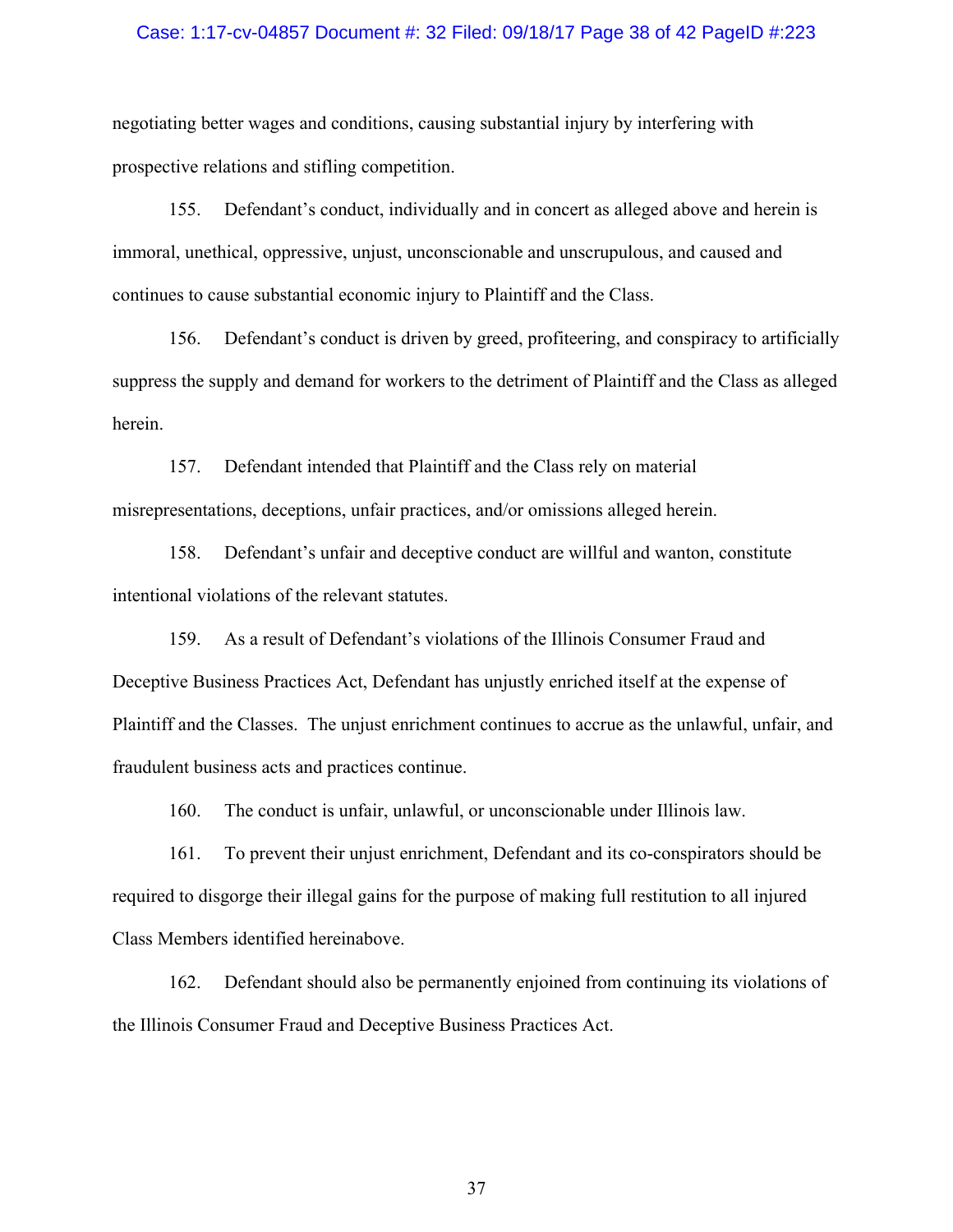#### Case: 1:17-cv-04857 Document #: 32 Filed: 09/18/17 Page 39 of 42 PageID #:224

163. A substantial portion of Defendant's behavior constituting the violations alleged above occurred in the State of Illinois and has had a substantial impact of trade or commerce within the State of Illinois.

164. As a direct and proximate result of Defendant's contract, combination, and/or conspiracy to restrain trade and commerce, Plaintiff and Members of the Class have suffered and will continue to suffer economic injury and deprivation of the benefit of free and fair competition.

## **PRAYER FOR RELIEF**

Wherefore, Plaintiff, on behalf of herself and Members of the Class, requests that this Court:

- A. determine that the claims alleged herein may be maintained as a Class Action under Rule 23 of the Federal Rules of Civil Procedure, and issue an order certifying the Class as defined above;
- B. appoint Plaintiff as the representative of the Class and her counsel as Class Counsel;
- C. declare that Defendant's actions as set forth in this Complaint violate the law;
- D. award Plaintiff and the Class damages in an amount according to proof against Defendant for Defendant's violations of 15 U.S.C. §1, to be trebled in accordance with those laws;
- E. award Plaintiff and the Class damages in an amount according to proof against Defendant for Defendant's violations of 740 ILCS 10/1 *et seq.*, to be trebled in accordance with those laws;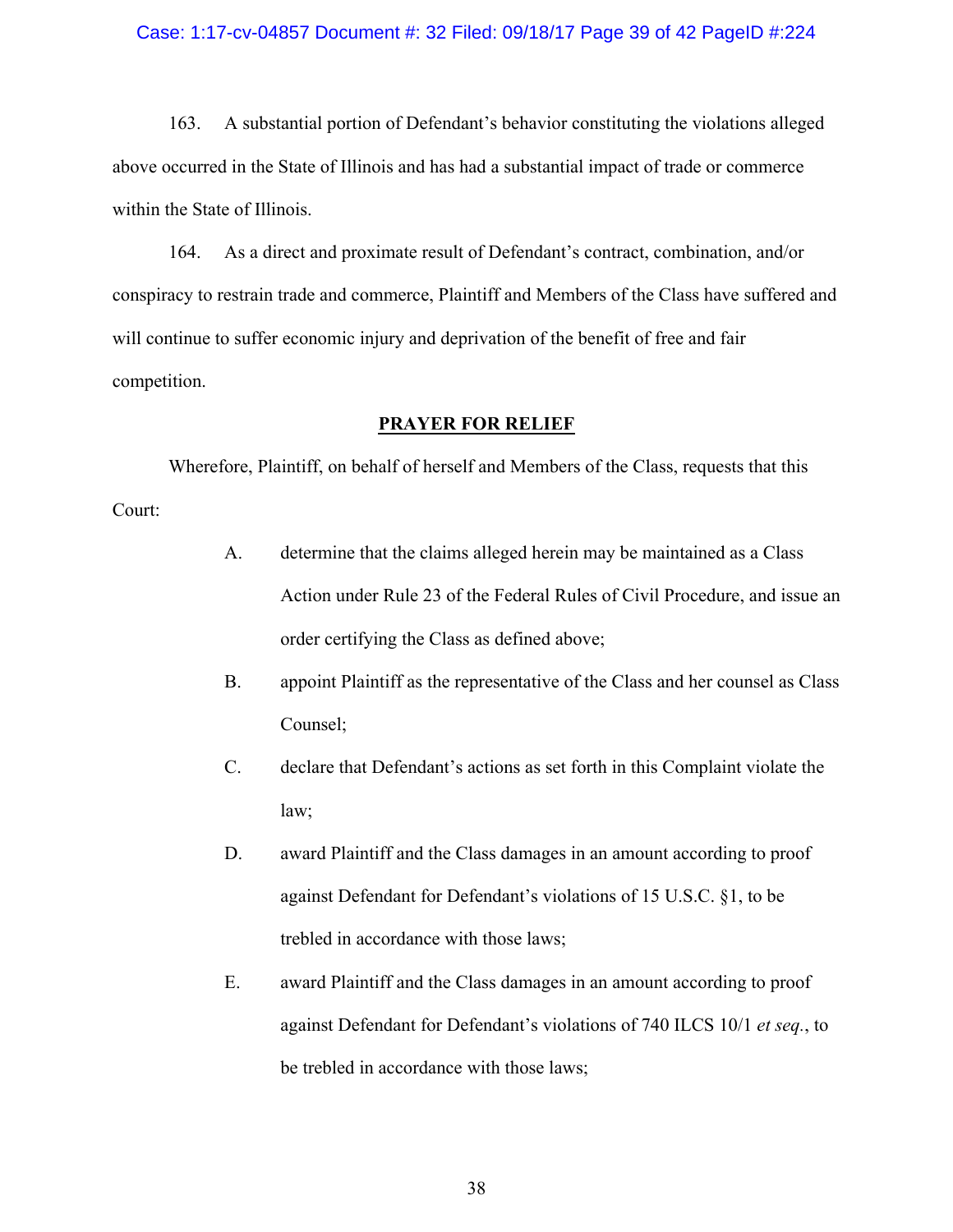- F. award all actual, general, special, incidental, statutory, punitive, and consequential damages and restitution to which Plaintiff and the Class Members are entitled;
- G. grant equitable relief, including a judicial determination of the rights and responsibilities of the parties;
- H. grant a permanent injunction enjoining Defendant from enforcing or adhering to any existing agreement that unreasonably restricts competition as described herein;
- I. declare Defendant be permanently enjoined and restrained from establishing any similar agreement unreasonably restricting competition for employees except as prescribed by this Court;
- J. grant judgment against Defendant and in favor of Plaintiff and each Member of the Class she represents, for restitution and disgorgement of ill-gotten gains as allowed by law and equity as determined to have been sustained by them and/or imposing a constructive trust upon Defendant's ill-gotten gains, freezing Defendant's assets, and/or requiring Defendant to pay restitution to Plaintiff and to all Members of the Class of all funds acquired by means of any act or practice declared by this Court to be unlawful, unfair, or fraudulent;
- K. declare Defendant to be financially responsible for the costs and expenses of a Court-approved notice program by mail, broadcast media, and publication designed to give immediate notification to Class Members;
- L. award pre-judgment and post-judgment interest on such monetary relief;
- M. award reasonable attorneys' fees and costs; and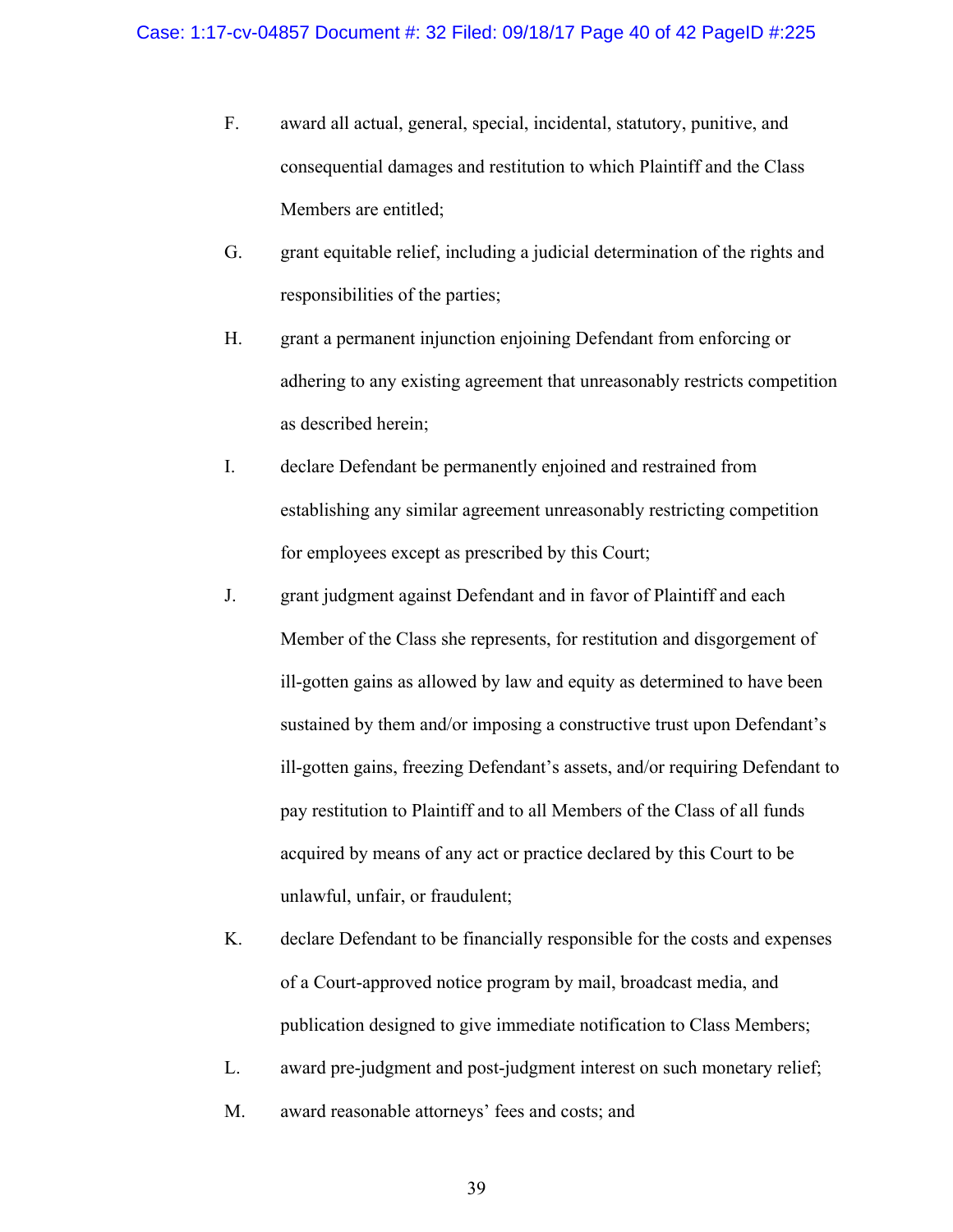N. grant such further relief that this Court deems appropriate.

## **JURY DEMAND**

Plaintiff demands a trial by jury on all issues so triable.

Date: September 18, 2017

Respectfully Submitted,

## **LEINANI DESLANDES**

*s/ Derek Y. Brandt One of the Attorneys for Plaintiff*

Derek Y. Brandt Illinois State Bar No. 6228895 **Brandt Law LLC** P.O. Box 487 Edwardsville, Illinois 62025 Tel: (618) 307-6116 / Fax: (618) 307-6161 derek@brandtlawllc.com

Richard D. McCune (*pro hac vice*) California State Bar No. 132124 Michele M. Vercoski (*pro hac vice*) California State Bar No. 244010 Emily J. Kirk Illinois State Bar No. 6275282 **McCune Wright Arevalo, LLP** 3281 E. Guasti Road, Suite 100 Ontario, CA 91761 Tel: (909) 557-1250 / Fax: (909) 557-1275 rdm@mccunewright.com mmv@mccunewright.com ejk@mccunewright.com

Jason K. Whittemore\* Florida State Bar No.: 0037256 WAGNER MCLAUGHLIN, P.A. 601 Bayshore Blvd., Suite 910 Tampa, Florida 33606-2786 Tel: (813) 225-4000 / Fax: (813) 487-1007 Jason@wagnerlaw.com

\**Pro Hac Vice* Application to be Submitted

Attorneys for Plaintiff